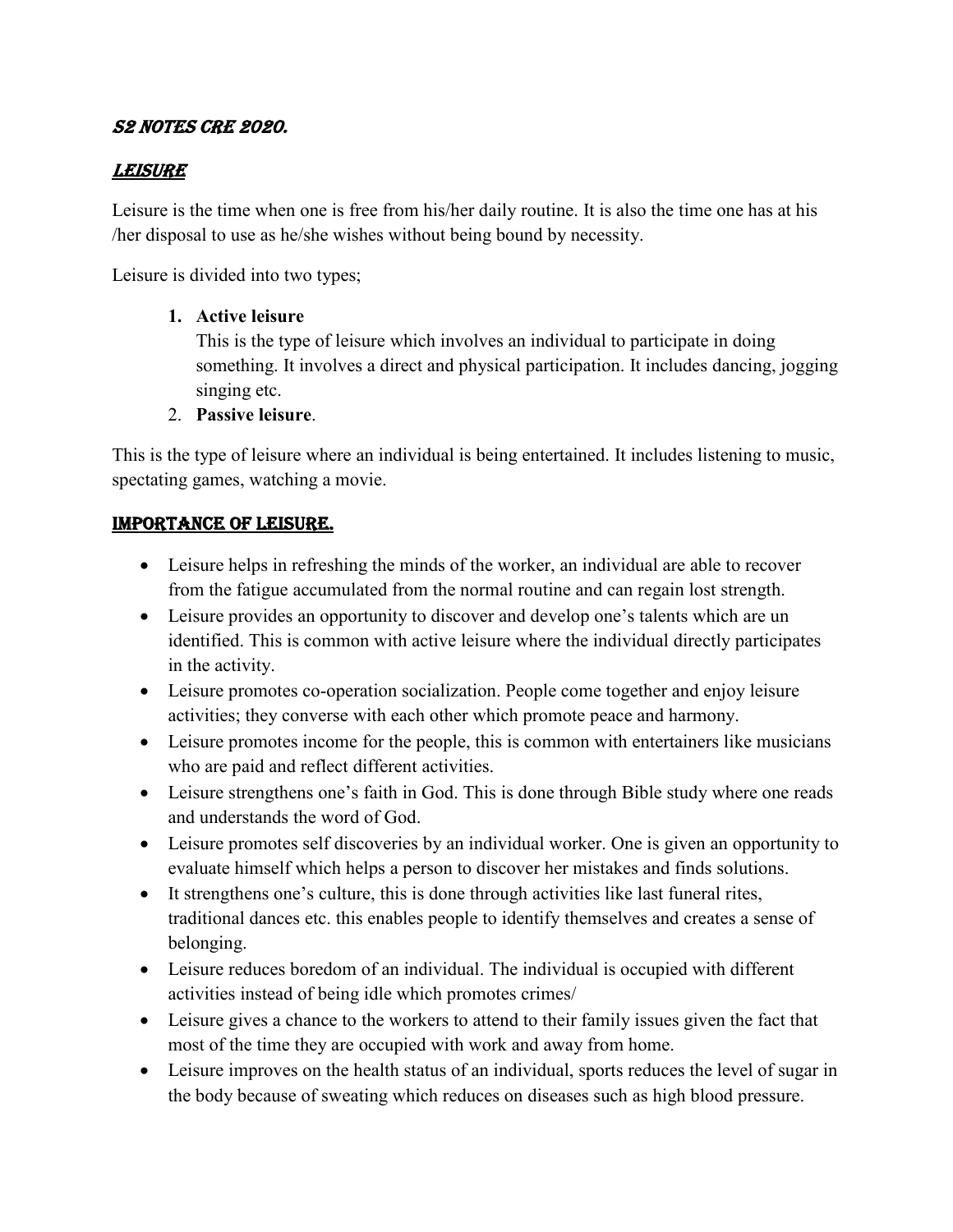Leisure provides education, this is through activities like listening to constructive radio programs, watching films etc. these facilitate learning.

### IMPORTANCE OF LEISURE TO A WORKING MOTHER.

- She is able to recover her lost energy after a hectic exercise. She rests and generates new energy.
- She is able to build on her skills and talents like knitting baking during her free time. This enables her to get extra side income.
- She is able to build on her spiritual relationship with his God. She can go fellowship, engage in Bible study which draws her close to God.
- A working mother is able to strengthen her relationship with her family members, she can tell stories to her children, teach them how to cook which empowers them with skills in life.
- The working mother finds time to improve on the environment which promotes good hygiene.
- The working mother promotes culture and imparts traditional values like greeting while kneeling down which shows respect to elders.
- The working mother has an opportunity of learning what is happening around her through reading newspapers and other publications to increase on her knowledge.
- A working mother is able to engage in physical exercise by participating in jogging, other sports activities, etc. this enables them to become fit and preventing contracting diseases.
- The working mother is able to interact with other mothers, exchange ideals and they are able to add value to themselves.

# PRODUCTIVE WAYS OF SPENDING LEISURE.

- Join church choir which helps the youth to praise and worship God. It also keeps them busy.
- Joining productive school clubs like debate club, scripture union etc. This helps to eliminate boredom.
- Engaging in games like volleyball, netball etc. this helps them to develop talents and they become physically fit.
- Reading the bible which enables people to become spiritually strong.
- Listening to gospel music which converts them to Christianity and come to know more about God.
- By watching good movies which motivates people and draws them closer to God.
- Attending a church service which enables them listen to God's word.
- Engaging in house work which helps young people to attain skills
- Fellowshipping and praying which helps to promote unity, share problems and get solutions to their problems.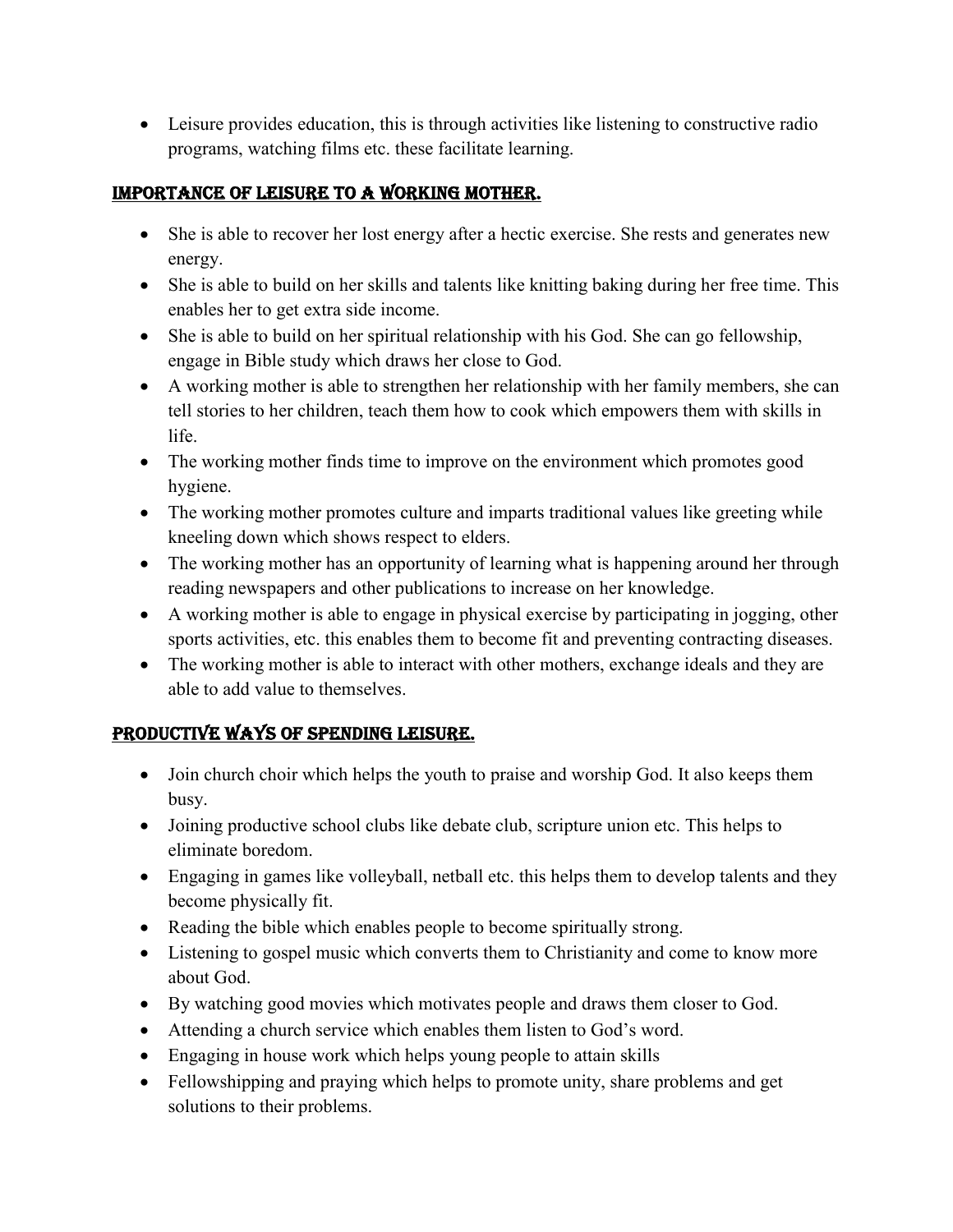• Reading educative Novels about positive thinking which influences people's vocabulary and helps the youth to become knowledgeable.

# UNPRODUCTIVE WAYS OF SPENDING LEISURE

- Watching pornographic movies e.g. fifty shades of grey which makes the youth to develop sexual feelings hence fornicating.
- Smoking which leads to spread of diseases like lung cancer which lead to death of the youth.
- Taking of drugs e.g nicotine which leads to addiction therefore leading to brain damage, and being expelled from school.
- Stealing of people's property which leads to imprisonment and at times death after being beaten by the mob.
- Night clubbing which leads to girl raping and unwanted pregnancy which may lead to abortion which is a sin before God.
- Sex abuse. E.g. prostitution which leads to spread of STD's like AIDs hence death of the youth.
- Listening to worldly music e.g. God is a woman which diverts the minds of the youth about God.
- Rumor mongering and back biting which destroy the relationship among the youth.
- Joining bad peer groups where the youth learn bad behaviors like lesbianism, drinking alcohol which causes them to be expelled from school and home.
- Gambling which makes the youth to eat their school fees and drop out of school which ruins their future.
- Participating in strikes that are against the school rules and regulations which may lead to expulsion from school.

# PROBLEMS ASSOCIATED WITH LEISURE.

- Leisure activities have got the following problems associated with leisure.
- Most leisure activities today are commercialized one.
- Had to pay money before having access to leisure activity, this promotes social differences.
- Some leisure activities promote boredom especially passive ones; they become monotonous hence denying people enjoyment.
- Gossiping is very common during leisure time especially among women which leads to breakage of relationship among them.
- The youth have developed chronic disease due to involvement in leisure activities like taking drugs, smoking which causes lung cancer and tuberculosis.
- Some leisure activities are passive which kill creativity of a person and retards development of talents.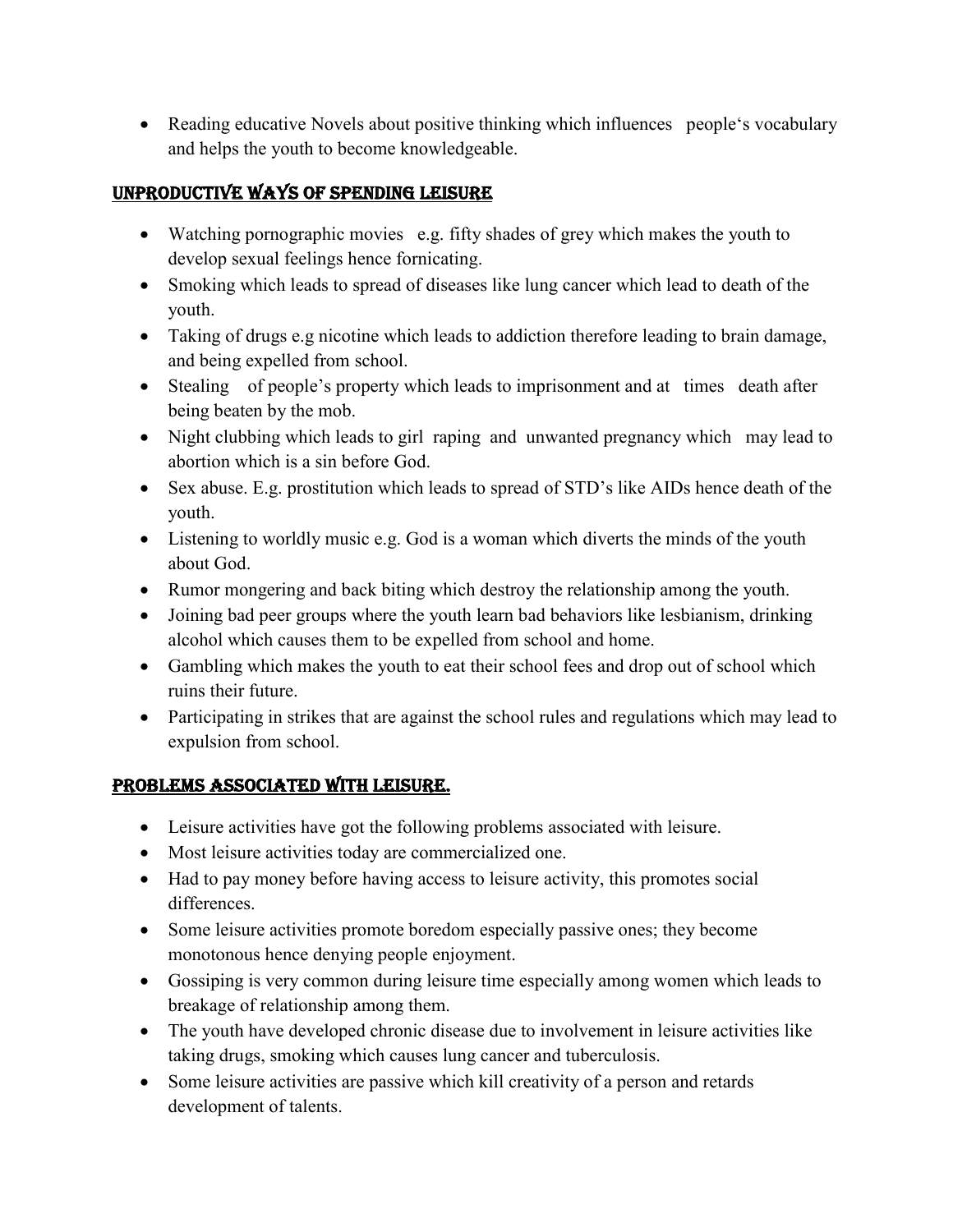- Some leisure activities are confined in urban centre which promotes rural urban migration and its consequences.
- Some leisure activities can easily cause accidents like motor racing if not managed well.

### LEISURE INDUSTRY.

Leisure industry is a business industry that aims at entertaining people e.g. cinema halls, theatres, bars.

### COMMERCIALIZATION OF LEISURE.

This refers to a situation where the leisure makers aim at making money out of their leisure activities. The Public is expected to pay money before having access to the leisure industry.

### DISADVANTAGES OF COMMERCIALIZING LEISURE.

- It leads to poverty among people because the little income that could have been saved is used to access leisure activities.
- It leads to idleness because of being expensive, many people are left to sit redundant after their daily life activities and many think evil.
- Some people are forced to engage in prostitution in order to get money so as to access leisure activity.
- It brings a lot of violence. Some people fight because bring denied to have to access.
- It makes an individual to neglect her faith because she's busy looking for money to enjoy the leisure activity other than worshipping God.
- Commercialized leisure limits the choices of the people to a few leisure activities that are not highly paid this denies people enjoyment.
- Commercialization of leisure leads to gambling as people as a person loses.
- Commercialization of leisure promotes social classes. Poor people are isolated from the rich. This creates disunity in society.
- Some people are denied a chance of developing their talents this is because some leisure makers are also required to pay some fee before they are trained.
- Some people tend to neglect their families this is caused by the desire to entertain others aimed at getting money or going for leisure alone since it is expensive.

# ALCOHOLISM.

Alcoholism is a situation arising from taking of too much alcohol, this makes one drunk.

### CAUSES OF ALCOHOLISM.

 It is a sign of maturity; young people tend to feel that drinking alcohol makes them mature so they wanted to prove it.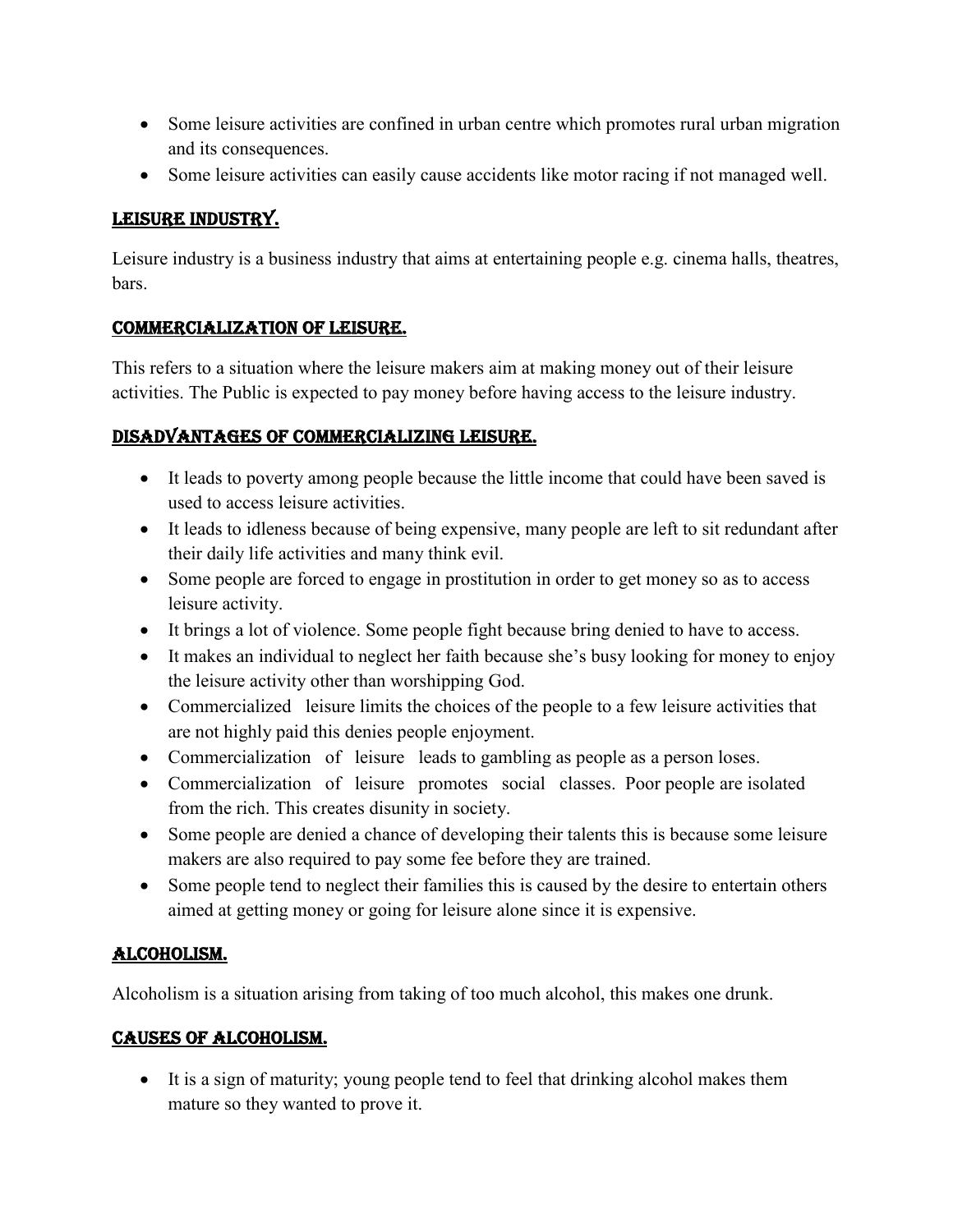- Some people drink because of peer group influence, they want to fit in a particular group, be sociable and acceptable.
- Some people drink because they want to gain courage while relating with others especially shy people.
- Some people drink because of curiosity, they want to find out how it feels to drink.
- Some people drink because they have too much money and want to show off the level of their riches and as a way of disposing off their income.
- Some people drink as a way of passing time and killing boredom especially after a hectic day as a form of relaxation.
- Some people drink as a form of culture, it is normal in some societies to drink and was seen as a way of life, e.g. among the Itesot of Eastern Uganda even children drink as early as one year.
- Some people drink out of excitement especially during celebrations because drinking makes the ceremony colourful.
- Some people drink because of the environment they are living and working in eg people working in a brewery are likely to drink because of easy access.
- Some people drink as a way of reliving stress. Physiological torture that makes them unable cope up with challenges in life.
- Some people drink under medicine prescription especially to people having diseases such as high blood pressure in order to reduce on the risks associated with the diseases.
- Some people drink because their parents drink (bad example from parents) so children tend to copy what their parents do.

# DANGERS OF DRINKING ALCOHOLISM.

- Leads to mental retardation which reduces the level one's thinking, planning and memory.
- Taking alcohol leads to unemployment this is because of failure of the individual to work regularly effectively.
- Taking alcohol may result in to taking too much debt as a result of borrowing for drinking this causes conflicts among individuals.
- Drinking alcohol results in to motor accidents as drunken drivers are unable to balance themselves property hence causing road accidents.
- Taking alcohol is a sin before God and drunken will never inherit the kingdom of God because it is evil (Galatians 5:19-22).
- Taking too much alcohol is damage to human lift it causes damage of the nervous systems and the liver which leads to.
- Drinking of too much alcohol leads to family neglect due to since much money is used to take alcohol leaving family members to suffer from lack of back needs of life.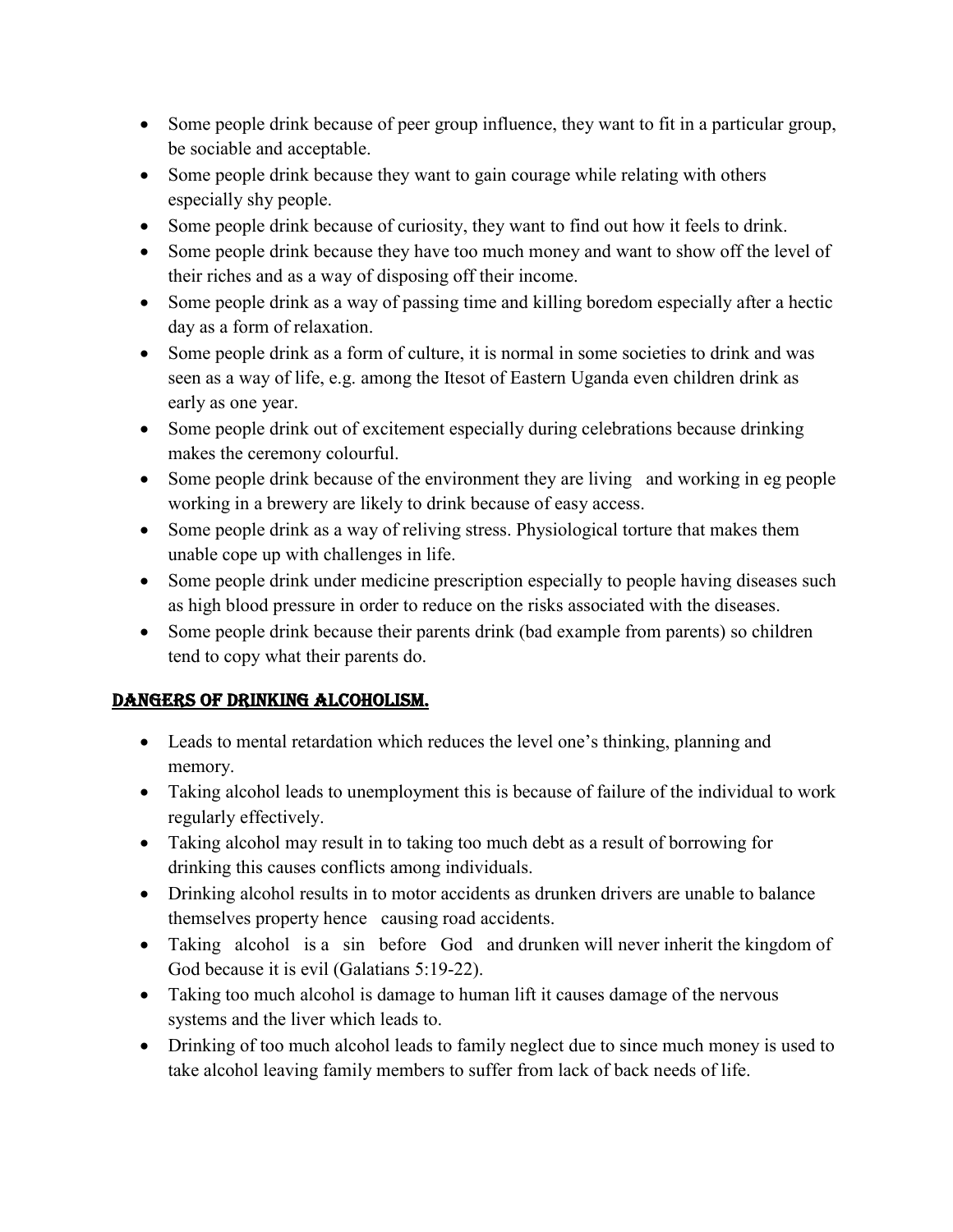- It leads to poverty as much of the money is spent on drinking and less is saved for the future.
- It leads to school dropout as no school interested in students to drink and it's against the school rules and regulation.
- It leads to child abuse as drunkards fail to urban centers to control themselves sexual after drinking and end up raping girls which at times leads to unwanted pregnancies.
- Taking alcohol results into moral decay as drunkards urinates and defecates along the road, fall along road sides and fight with wives because of lack of self control.

# WAYS IN WHICH A CHRISTIAN CAN SPEND HER /HIS LEISURE TIME.

- A Christian can preach the word of the God to non-believers as a way of converting them to Christianity.
- A Christian attends community celebrations likes weddings, graduations parties in order to identify with people e.g. Jesus attended a wedding at Cana where he turned water into wine.
- A Christian can visit his friend during leisure time in order to strengthen their relationship.eg Jesus visited his friends Mary and Martha and dined with them. (John  $2:1ff$ ).
- A Christian can spend his free time praying and praising God for his goodness.
- A Christian can spend his time telling stories and enjoying them and know the meaning e.g. Jesus enjoyed the story of the Good Samaritan woman at the well. (John 34:1).
- A Christian can spend free time having fellowship with other members so as to share the word of God and encourage fellowship in the early church where they shared their possessions.
- A Christian can spend his leisure time through making pilgrimages so as to strengthen his faith .e.g. Jesus visited Jerusalem a holy place annually.
- A Christian can spend leisure playing with children in order to have fun e.g. Jesus played with the children and he pointed out that the kingdom of God belonged to them.
- A Christian can spend his leisure time by developing his skill through hard work e.g. weaving.
- A Christian can spend his leisure by reading Christian literature such as the Bible and Christian magazines.

# LEISURE IN AFRICAN TRADITIONAL SOCIETY.

- Leisure in ATS was active in nature, people participated in leisure activities and enjoyed themselves.eg singing and dancing.
- Leisure in ATS was free of charge, therefore all people had access to leisure activities, they relaxed and enjoyed.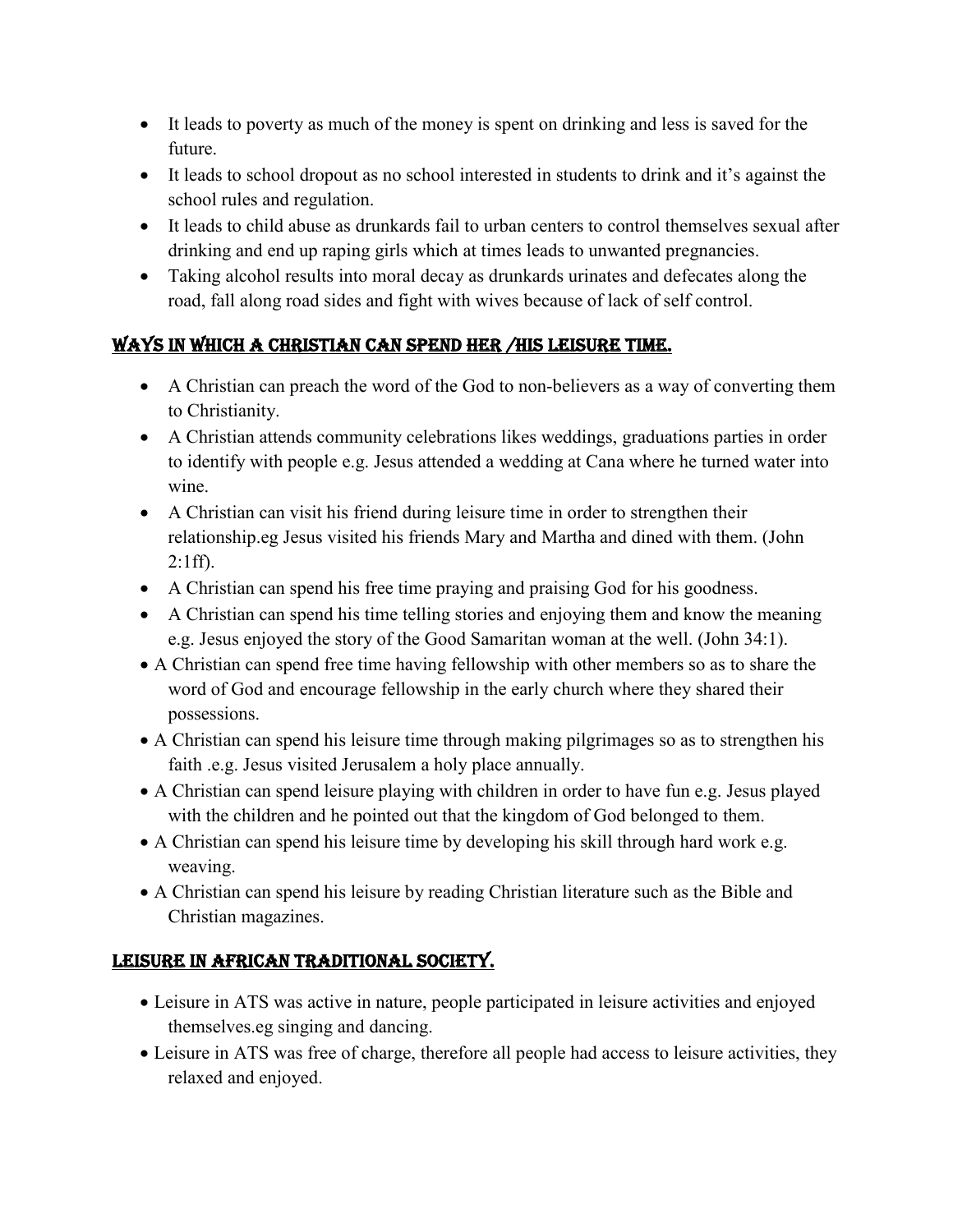- Leisure in ATS involved thanksgiving and appeasing the spirits, gods ancestors for their lives e.g. among the Itesot in Eastern Uganda.eg Ajono was poured on the ground in order to thank god for the good harvest that they got.
- Leisure in ATS involved carrying out important community celebrations e.g. child naming and circumcision rite as a way of preserving the traditions of the community.
- In ATS there was no special time designed for leisure .It was Mixed up with work, they went hand in hand and it was done at the same time e.g. Among the Acholi of northern Uganda they used to grind millet and sung songs.
- Leisure in ATS involved visiting friends and relatives which was a way of promoting friendship and togetherness in the community.
- Leisure in ATS was used for conducting prayers whereby they dedicated themselves to gods and communicated the needs to gods.
- In ATS they carried out mock battles that aimed at encouraging the individuals to be able to defend themselves in case of external attacks.
- Leisure in ATS was spent by attending beer parties where elders discussed issues concerning their communities and got solutions to their problems.
- Leisure in ATS was conducted by women to beautify them so as to appear attractive before the opposite sex and get marriage partners, the smear their bodies and appear beautiful before the opposite sex.
- Leisure in ATS was communally organized and celebrated by all people in a given community. They organized wedding which promoted unity in a community.

### IMPORTANCE OF LEISURE IN ATS.

- Leisure provided fun and enjoyment to members of the community through signing e.g. kadodi dance among the Bagisu of eastern Uganda which was carried out during circumcision for fun.
- Leisure enabled people to get their marriage patterns by looking attractive before the opposite sex through beautifying themselves e.g. the Bahima.
- Leisure in ATS created /promoted co-operation among the traditional Africans as they come together in beer parties they were able to socialize this promoted a spirit of togetherness.
- Leisure promoted courtship among the people. The men and women who were attracted to each other were able to came together and build a relationship which ended into marriages.
- Leisure helped the traditional Africans to earn a living. This was through activities such as hunting where they got food for survival.
- Leisure helped to strengthen and build relationships among the traditional Africans; this was made possible through visitations and coming together.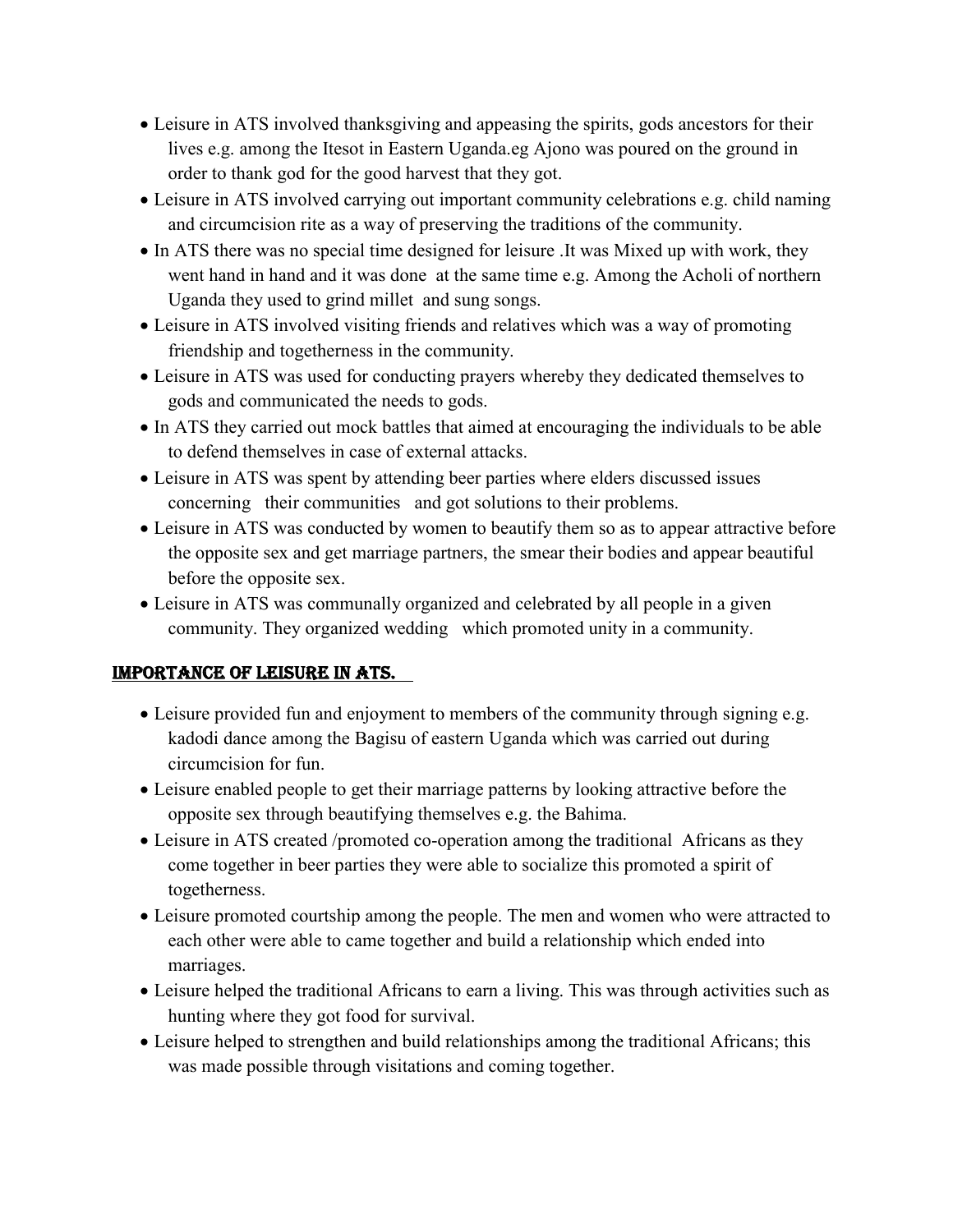- Leisure helped the tradition Africans to identify and develop their talents which they used to serve others and entertain them through activities such as dancing, singing and wrestling.
- Traditional Africans had moment of joy and satisfaction this was through leisure, this was through activities.
- Leisure had a religious significance; it helped people to a good relationship with their Gods through sinning, praying and offering sacrifices to the ancestors and Gods.
- Leisure activities created cultural enrichment and awareness.
- Informal education was passed on to put about their culture and customs through proverbs, songs and stories by the elders.
- Leisure gave the opportunity of sharing ideas; this was particularly true during beer parties that helped in the smooth running in the community.
- Leisure in ATS, helped people to rest their bodies through sleeping which helped in the smooth to relax after hectic day.
- Helped people to recall important event in life child naming funeral rites. They would remember the lives of the dead relatives who were important to them.

# BEER PARTIES

- These were ceremonies organized by family members in order to enjoy life and be happy.
- Beer party was a common way of enjoying leisure and during these parties; important issues and ideas were discussed such as marriage land transactions, clan issues political and social affairs of the village.

### IMPORTANCE OF BEER PARTIES.

- Beer parties encouraged co-operation among people in the village. Men and women in the village communally brewed beer and drunk it e.g. some provided pots, millet sorghum etc.
- It was during beer parties that new friends were made and old friends cemented. This helped to build relationships and reconciliation within the community.
- Beer drinking provided entertainment to the people since it involved a lot of dancing during the occasion which helped them to kill boredom.
- Beer was used to quench thirst. Some types of beers were prepared and taken by the members when they were thirsty. E.g. Malwa.
- It was a source of nourishment. Beer drinking provided energy to the people and also built up their bodies so they were able to do some constructive work.
- Beer parties were kind of consolation and misery to people e.g. after losing a person they would take beers to forget their problems.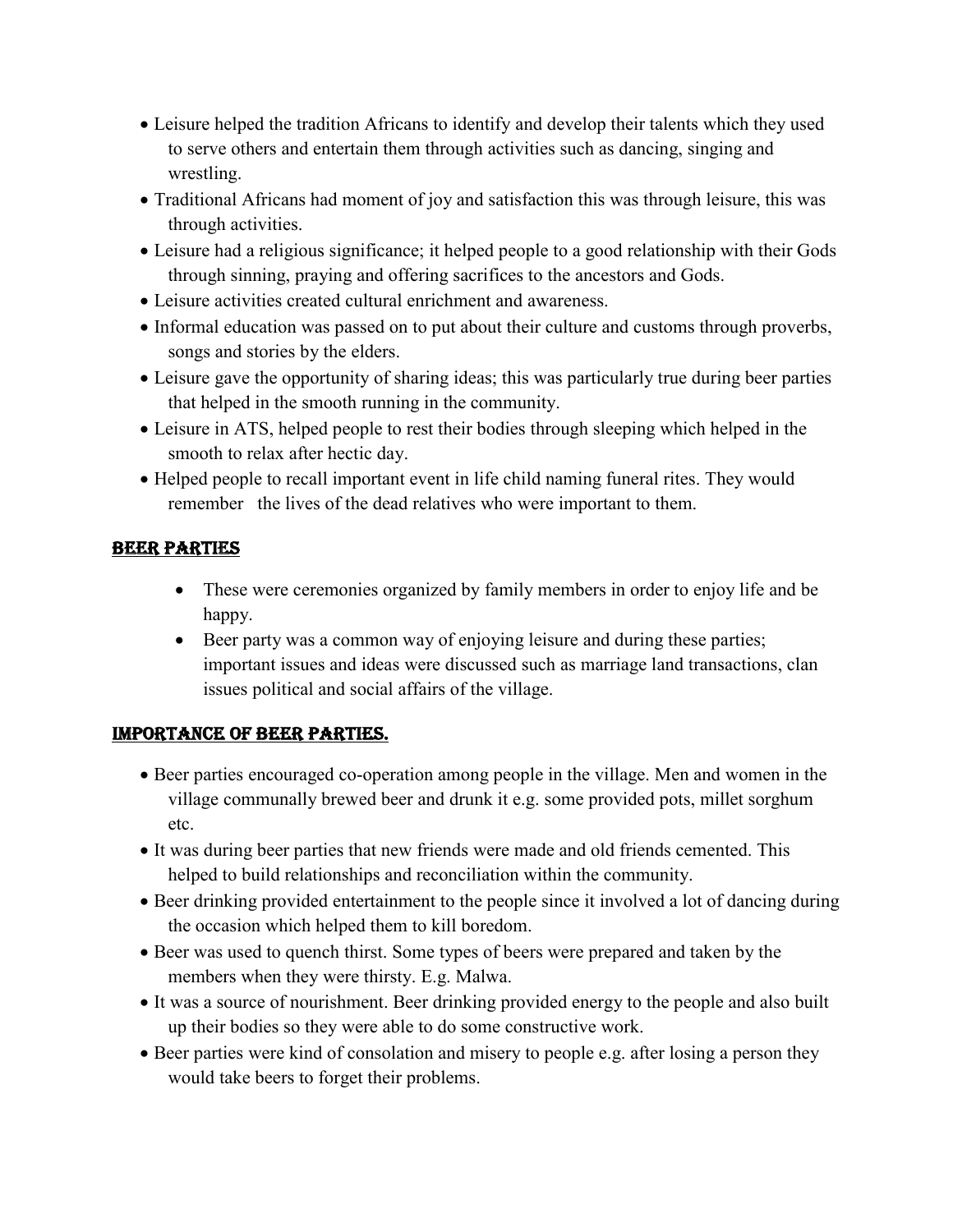- Beer parties promoted discipline among the people. They had a chairperson who was a source of information. Whoever wanted to talk had to pass through him.
- Beer parties were occasions where people discussed problems faced in their societies as like famine and were able to get solutions to their problems.
- Beer parties were free and this promoted socialization among members since they came together during the occasion to discuss the social life.
- Beer parties acted as a way of thanking people work done especially after community work. In Buganda they were served with Omuramba
- Beer taking was a sign of maturity. it was taken after initiation from child hood to adult hood. E.g. in Mbale among the Bagisu circumcised boys were allowed to take beers since they were considered to have growth.

# SIMILARITIES BETWEEN LEISURE IN ATS AND TODAY.

- In both societies leisure helps in the making of relationship between people through visiting friends, relatives and carrying out of charity.
- In both societies, leisure helps in development of skills and talents such as knitting singing weaving and dancing.
- In both societies, leisure encourages cultural development and awareness through cultural activities such as weddings, naming of children, funeral rites. Etc.
- In both societies leisure is for spiritual development through prayers, singing and dancing to God as a way of thanking. Him for the good things done.
- In both societies, leisure is for physical development through participating in activities like wrestling, swimming singing.
- In both societies' celebrations like beer parties were part of enjoying leisure, they provide fun and entertainment.
- In both societies, leisure helps to bring out unity and co-operation among people through community celebrations such as organizing wedding and cleaning the wells.
- In both societies, leisure helps people to develop socially by participating in activities like beer parties where people discuss their problems and find solutions.

# DIFFERENCES BETWEEN LEISURE IN ATS AND TODAY.

- In ATS, leisure was active while today most leisure activities are passive like reading hovels and watching plays. Etc.
- In ATS, leisure was free and everyone participated in the leisure activity where as today, leisure is commercialized and very expensive.
- In ATS, leisure time was mixed up with work, people had time to work and at the same time have leisure while today: work is separated from work. It's done after work, weekends and public holidays.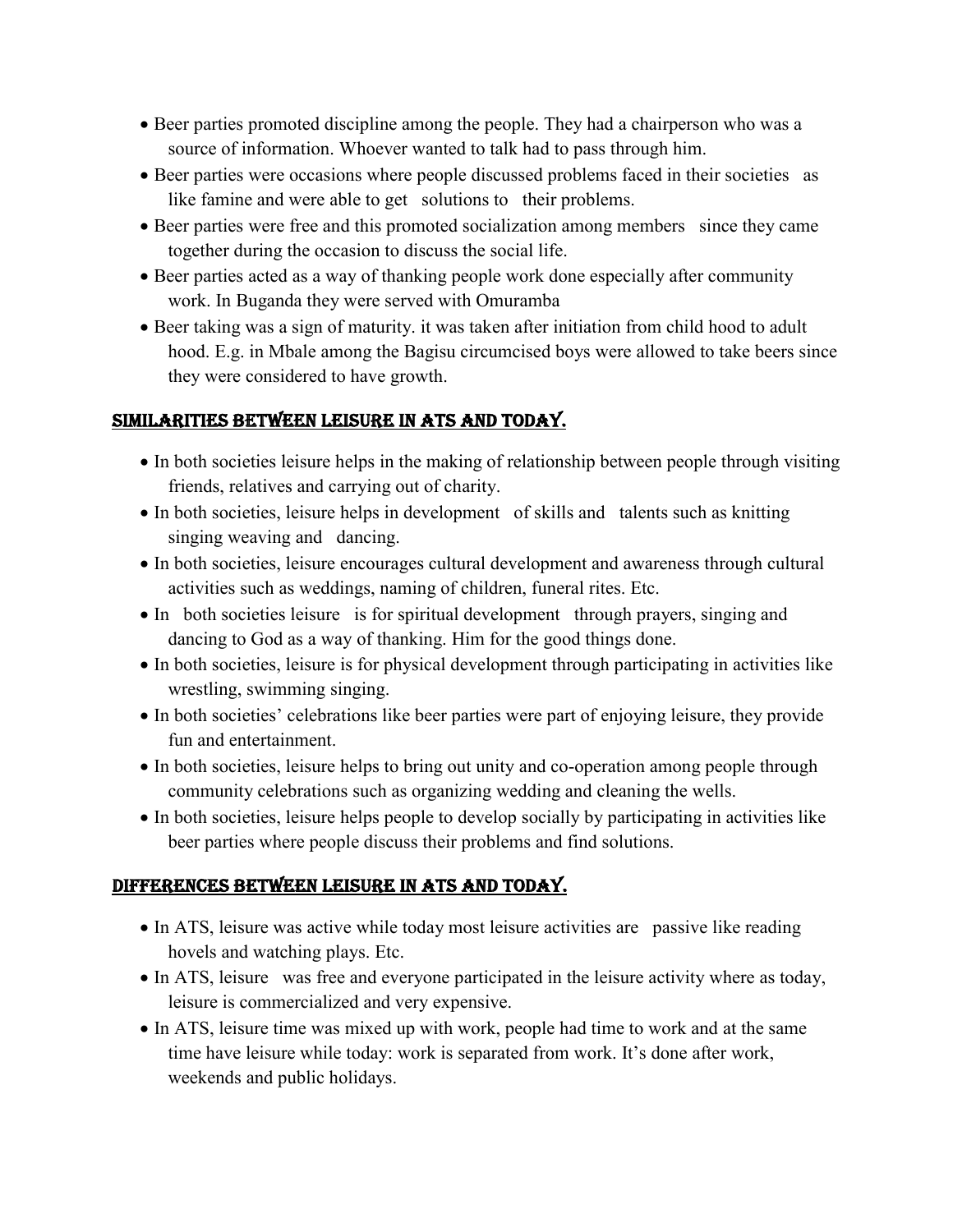- In ATS leisure promoted morality and encouraged sex education while today, it is associated with a lot of immorality through activities like sex abuse and taking of drugs.
- Leisure in ATS was for community building. I.e. it was communal. It was celebrated through beer parties everybody had to attend while today, leisure is individualistic i.e. people spend leisure on their own.
- Leisure in ATS was aimed at imparting cultural and moral values through initiation rites and informal education where as today there is cultural and moral degeneration due to western culture.
- Leisure in ATS was greatly valued and it was mainly for building good relationships with the ancestors and the Gods through worshipping and praising them where as today leisure is greatly abused and most of it is un-Godly e.g. practicing sexual immorality over drinking and over smoking.

### LEISURE IN CHURCH.

### EARLY CHURCH.

### (HOW THE APOSTLES SPENT THEIR LEISURE TIME)

- The apostles preached the gospel during their free time and people got converted to Christianity e.g. Peter preached the gospel in one day and 3600 people got converted.
- The apostles carried out pilgrimages to holy places to give thanks to God each year.
- The Apostles used their time to teach their converts catechism which was aimed at enabling them to understand God better and grow up in their Christian faith.
- The Apostles shared meals where the Christians brought food together and shared it as a way of showing unity among Christians.
- The Apostles used their leisure time to receive and share the Eucharist as Christ commanded. It was intended to remember the death of Christ and how he died for our sins.
- The Apostles wrote Epistles (letters) which people used to read and understand God's eg St Paul wrote the letter of Ephesians which helped to strengthen the Christians.
- The Apostles baptized the new converts during their leisure as a way of introducing them to the family of God e.g. Paul baptized the family of Stephen after accepting Christ and they joined God's family.
- The Apostles healed the sick from different disease which made them to live a happy life.eg peter healed a lame man who used to sit at the beautiful temple.
- They gave out charity to the needy which helped them to grow stronger in faith.eg Dorcus used to saw clothes and would give them to the needy in their locality.
- The Apostles carried out fellowship among themselves in order to comfort each other and this promoted growth in Christian faith as they read the word of of God.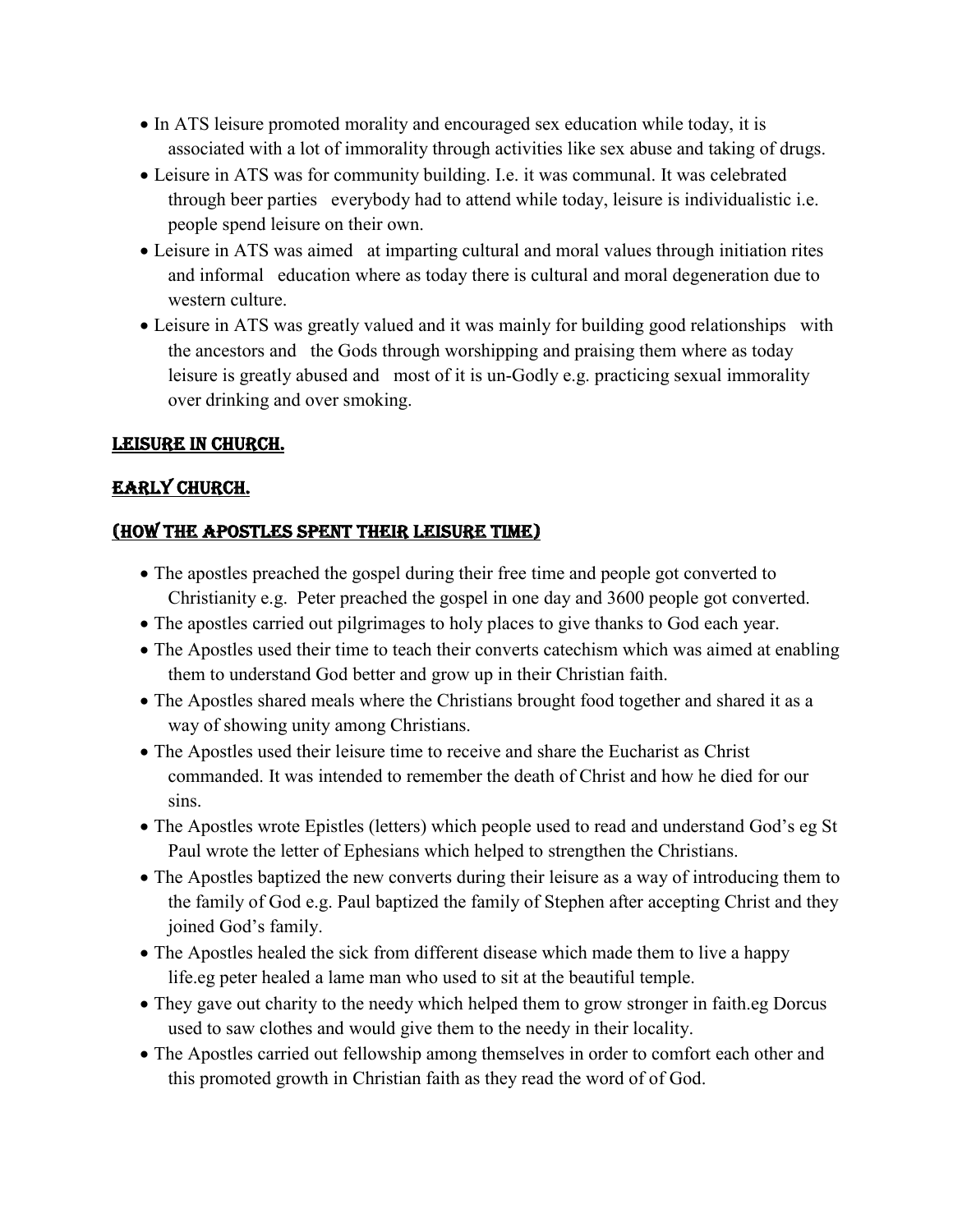The Apostles carried out prayers during their free time which enabled them to communicate to God, e.g. one day the Apostles were praying from the house of Mary, the mother of John mark and peter got released where he had been jailed for preaching God's word.

#### LEISURE IN THE MIDDLE AGES.

The main leisure activities during this period included the following;

- A good number of Christians enjoyed drama during leisure time, such plays were based on Bible stories, and they were mainly acted around market squares of the town.
- Reciting stories was an important way of spending leisure. These stories were about pagan gods whom the Christians had denounced.
- Christians enjoyed cruel entertainment, this included fights between women and women, men and men, men and wild animals. They were common in Roman Empire.
- Some Christians wrote books which were good and interesting. This was intended to make Christian literature available for reading in any place at any time.
- Christians got involved in drawing of pictures and making sculptures. They painted pictures of Jesus as being a good shepherd and his mother Mary.
- The Christians decorated churches during their free time and made them look attractive and fit for prayers. The churches were made beautiful using curving of wood and stones that were brightly coloured.
- Some Christians enjoyed the beauty of creation during his free time e.g. St Anthony lived in a specific place because he loved its beauty.
- Some Christians worshipped God during their free time e.g. St Francis of Assisi was in charge of this important aspect of the church .He called on his followers to worship God in humblest way possible.
- Some Christians carried out charitable work. They helped the disadvantaged, i.e. the widows, poor and the orphans by giving them basic needs.
- Leisure activities disapproved in church history by St Augustine/puritans.
- He disapproved drinking of alcohol among Christians; the alcoholic drinks were seen to be too strong that could eventually carry the Christians away from their ideal practices.
- The puritans disapproved obscene jokes; this is because they did not portray the true characteristics of a true Christian life that required an individual to be holy.
- The puritans disapproved dancing and listening to world music. To them such songs that neither worshipped God nor praised him were unhealthy for Christians because they contradicted the gospel message.
- St Augustine condemned showing off or public display of material possessions (wealth) manifested in items like fine clothes, jewels etc. This was considered as pride extravagance and selfishness to the disadvantaged and the poor.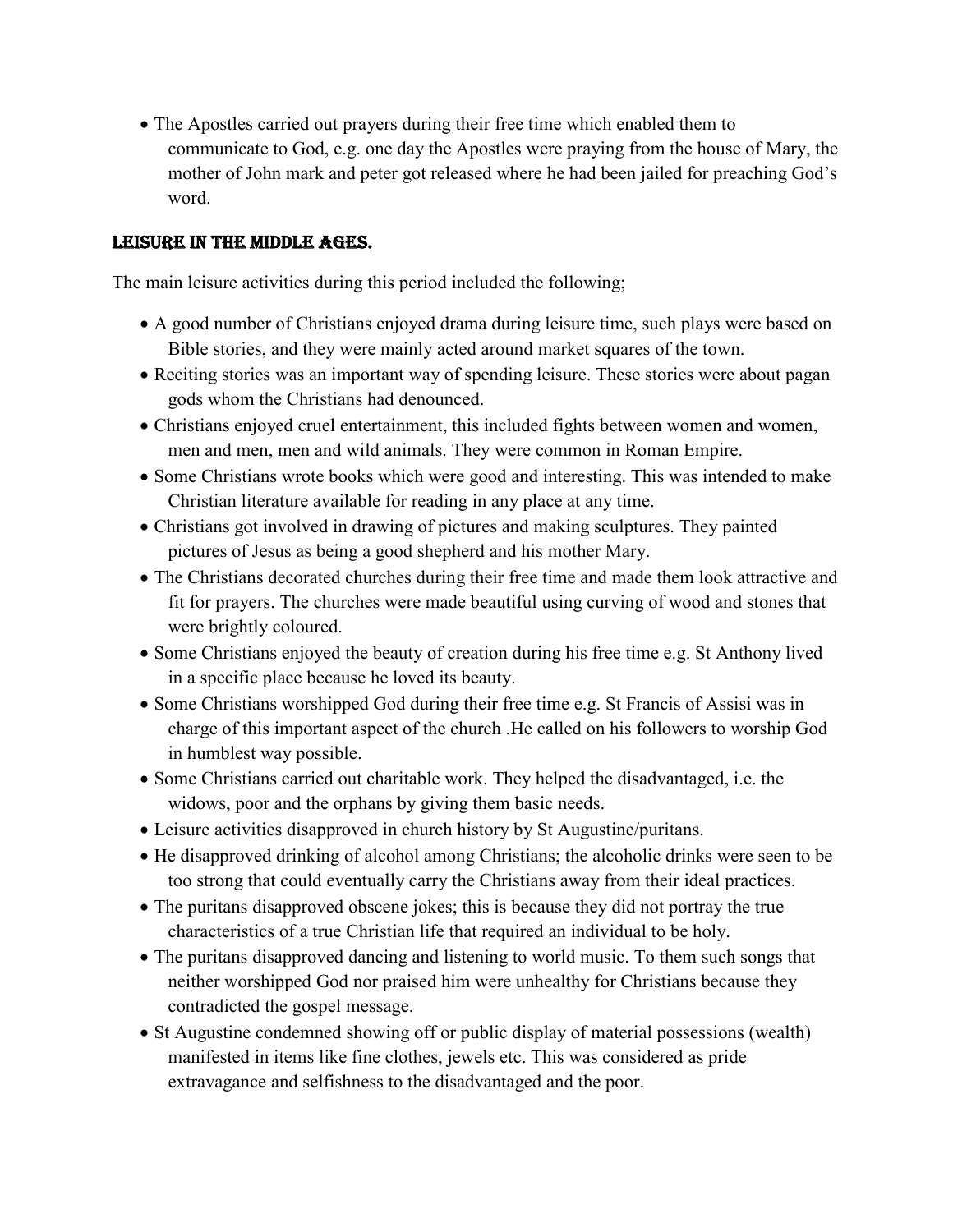- St Augustine condemned idol worship; Christians were surrounding themselves with pictures and stories of Christian Heroes during their free time. This was a danger to Christians who would backslide and joined idol worship.
- The puritans condemned fights between naked women; such fights caused bodily injuries and even claimed lives of some people.
- The puritans also disapproved reading and listening to immoral literature. Such literature contained sexual issues, fights and violence. This caused injustice in society and made people turn away from God.
- St Augustine disapproved participation in unhealthy and childish games like eating, laughing, crying, and shouting competitions. These had nothing to do with community and personal development.
- The puritans disapproved fights between men and wild animals like lions which had been starved until they were fierce. This led to death of people.
- The puritans condemned fights between men and men. These men were either slaves or prisoners who could fight to death point and the fight was enjoyed. This was evil as it led to bodily harm and death of some people.

# MISSIONARY CONTRIBUTION IN THE FIELD OF LEISURE.

### POSITIVE CONTRIBUTION.

- They introduced leisure activities like fellowship, prayer meeting where the word of God was taught.
- They introduced charity activities and service based on Christian teaching e.g. visiting the sick in order to get God`s blessing.
- They introduced new types of musical instruments such as pianos, keyboard, Guitar which helped in praising and worshipping God.
- They introduce Saturday and Sunday as days of prayer to God to thank Him for the good work done.
- They introduced Bible reading, Church choir and Church music All this was aimed at edifying.
- They introduced drama and music based on Bible stories such as Noah and the flood. This made Christians to live an obedient life.
- They introduced religious feast day such as Christians and Easter where the Christians remember the birth and death of Jesus Christ the Lord and savior.
- They introduced new games such as volleyball and football which helped people to relax and become physically fit.
- They built churches and encouraged Africans to go there for prayers during leisure time and pray to God their Creator.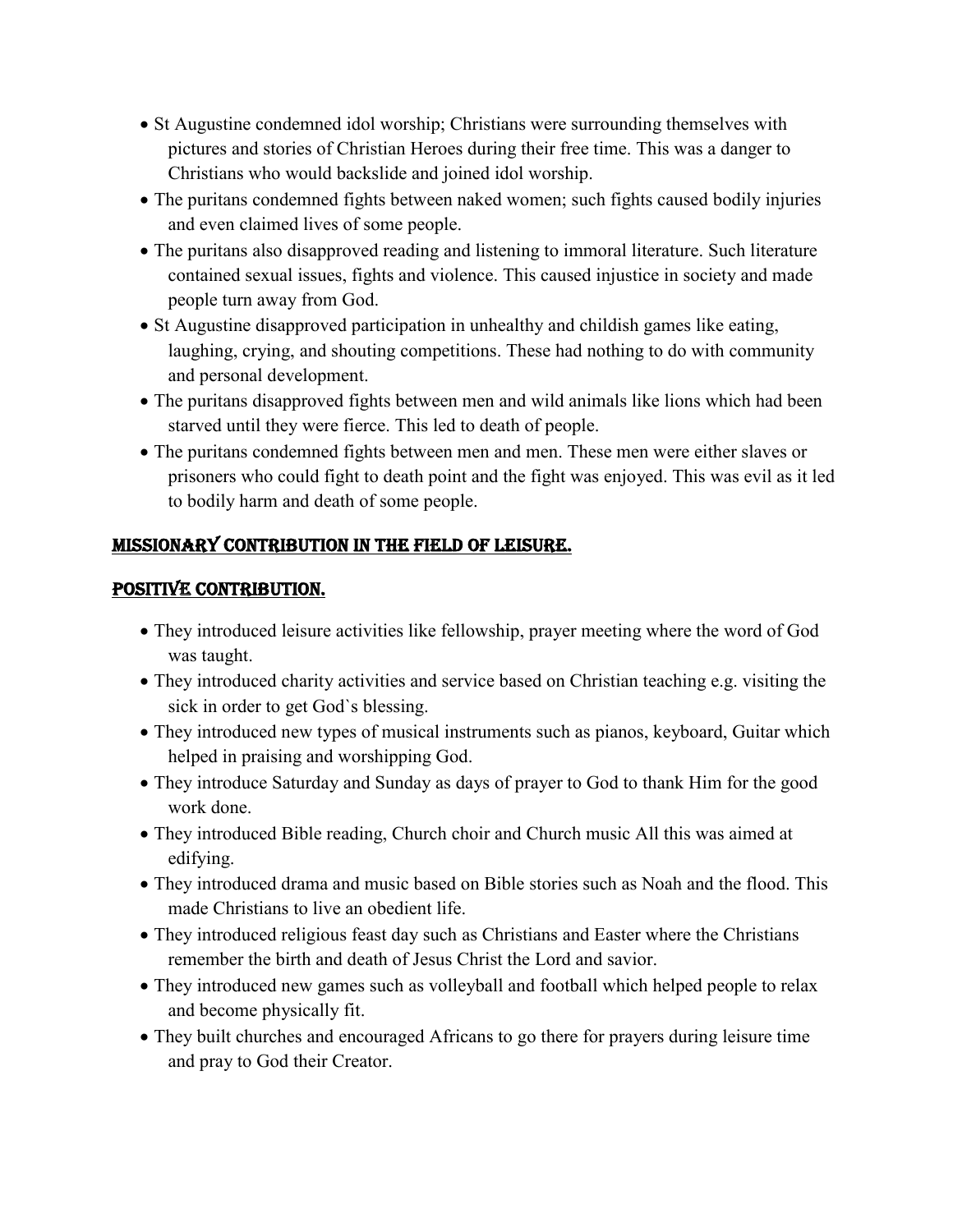Missionaries involved African in catechism where they taught people about Christian instruction which helped them to trust in God.

#### NEGATIVE INFLUENCE.

- The missionaries believed that African culture was bad because they worshipped so many gods.
- The missionaries condemned initiation rites, this is because vulgar and abusive language was used and it was climaxed by immoral sexual activities e.g. twin dancing.
- The African way of worshipping God was condemned this is because Africans worshipped many gods and some places carried out child sacrifice.
- Dances like Nankasa among Buganda and Imbale among the Bagisu were believed to be un Christian because the aroused people sexually.

### ASSIGMENT;

### *If St. Augustine was to come to Uganda, what leisure activities would he condemn and why?*

# *If St. Augustine was to come to Uganda, he would condemn leisure activities like the following;*

- St. Augustine would condemn fighting; this does not portray the true characteristics of a true Christian life that required one to friendly to another.
- St. Augustine would condemn drinking of alcohol among Christians. The alcohol drinks are too strong that can eventually carry the Christians away from their ideal practices.
- St. Augustine would condemn initiation rites such as naming of children names of ancestors who were not true Christians because he considered this as unchristian.
- St. Augustine would condemn watching some television shows which pornography and sex related items which arouse sexual desires in people hence sexual immorality.
- St. Augustine would condemn secular worldly music. This does not portray the true Christian characteristics that a true Christian should portray.
- St. Augustine would condemn the dressing of the youth such as girls where skimpy short dresses and skirts and boys balancing their short which leads to sexual arouse among Christians which does not please God.
- St. Augustine would condemn social media use by the youths because it has led to rapid exposure of the young to pornography which ruins their culture.
- St. Augustine would condemn dleness among Christians because it results them to committing crimes such as theft and prostitution among them.
- St. Augustine would condemn visiting of beaches on Sundays during their leisure that should be for glorifying God and going to church because visiting of beaches is a waste of time and culture.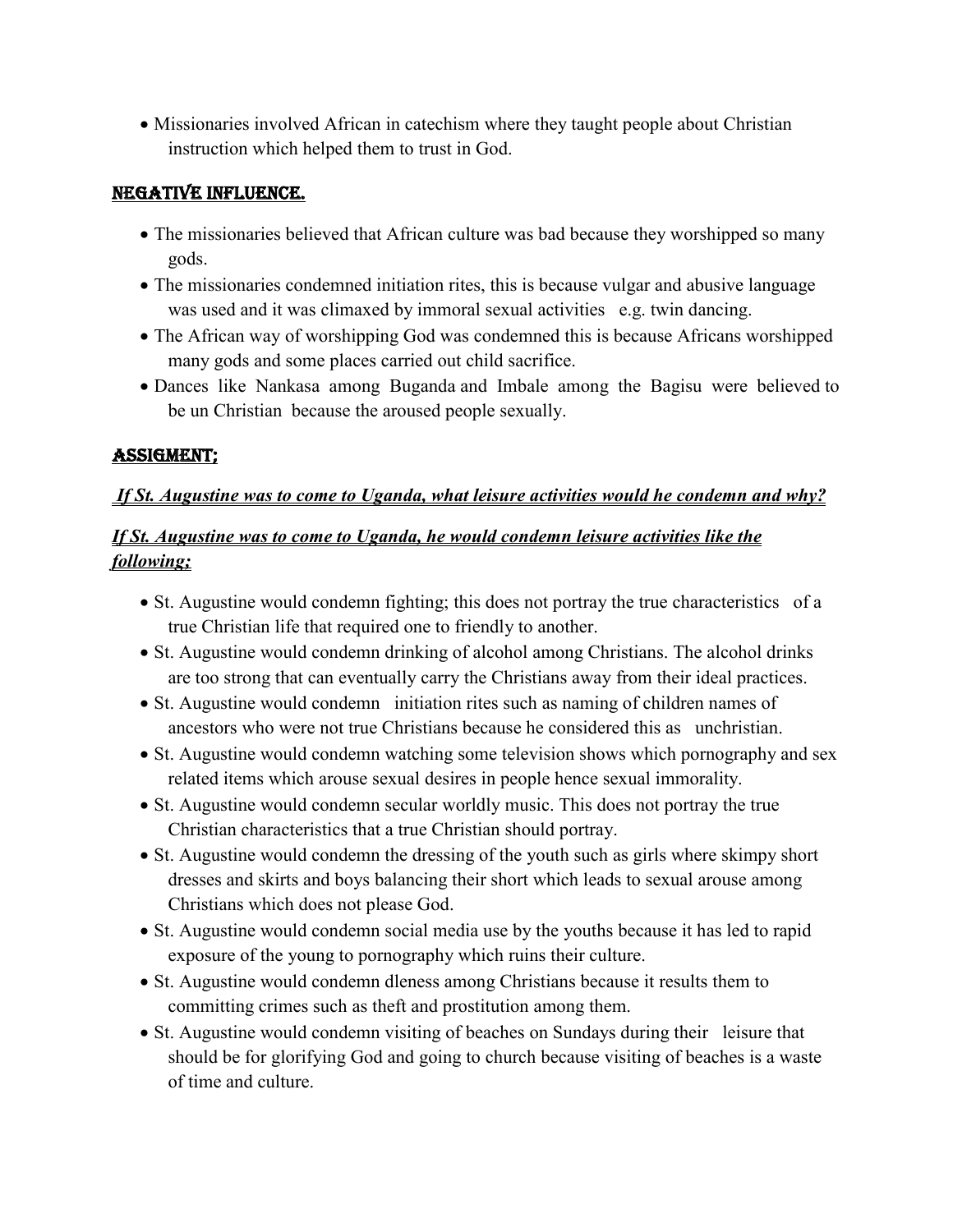- St. Augustine would condemn smoking by the youths and some elders because it's a waste of money, time and leads to chronical diseases like cancer.
- St. Augustine would like condemn Night discos especially among the youth where by drink a lot of alcohol and wear indescently. This also encourages sexual immorally which is a sin before God.

# A. OLD TESTAMENT.

- The Old Testament teaches that leisure is a God given which should be promoted e.g. God worked for 6days rested on the day. [Gen1].
- The Old Testament teaches that resting after work obligation therefore, we should rest after work e.g. in book of Genesis, God rested after creation of the in 6days.
- The Old Testament teaches that there is time for everything, time for work and for leisure so people should balance their life. [Ecclesiastes 3:1-11].
- The O.T teaches that leisure is good time for paying visits to friends. Job's three [3] friends visited him to sympathies with him. [Job 2:11-12].
- The O.T teaches that leisure is a time for repentance for the sins committed to God i.e. leisure is used to call people back to God.
- The O.T teaches that Sabbath is a day for the Lord they should be kept holy and should be free from work but worshipping God. {Exodus 20:5}.
- The O.T teaches that leisure is for making pilgrimage to holy places to strengthen one's faith. E.g. The Israelites went to Jerusalem time to worship God.
- The O.T teaches that leisure is a time for in order to get answers from God concerning our problem e.g during leisure time Hannah went to the temple and prayed for a child and God blessed her with the son called Samuel. {1samuel 1:9-18}
- The O.T teaches that leisure is a time that God talks to his people through dreams therefore we must listen to God`s voice during leisure. Samuel was called at night when sleeping and was made prophets.
- The OT teaches that leisure should be used for constructive activities that glorify god. E.g. in the book of Genesis, when Adam had rested God created Eve from him and this changed Adam's condition of life. (Gen 2:21-25)
- The O.T teaches that leisure is for reflecting on God's creation and wonders of the world around them so as to appreciate God. E.g. God was pleased with his creation and concluded that it was beautiful (Gen).

# LEISURE IN THE NEW TESTAMENT.

• The N.T teaches that leisure should be used to help those who are suffering in order to give them comfort e.g. Jesus during his leisure time visited those who were sick and healed them like Peter`s mother-in-law .{Mark 1:29-30}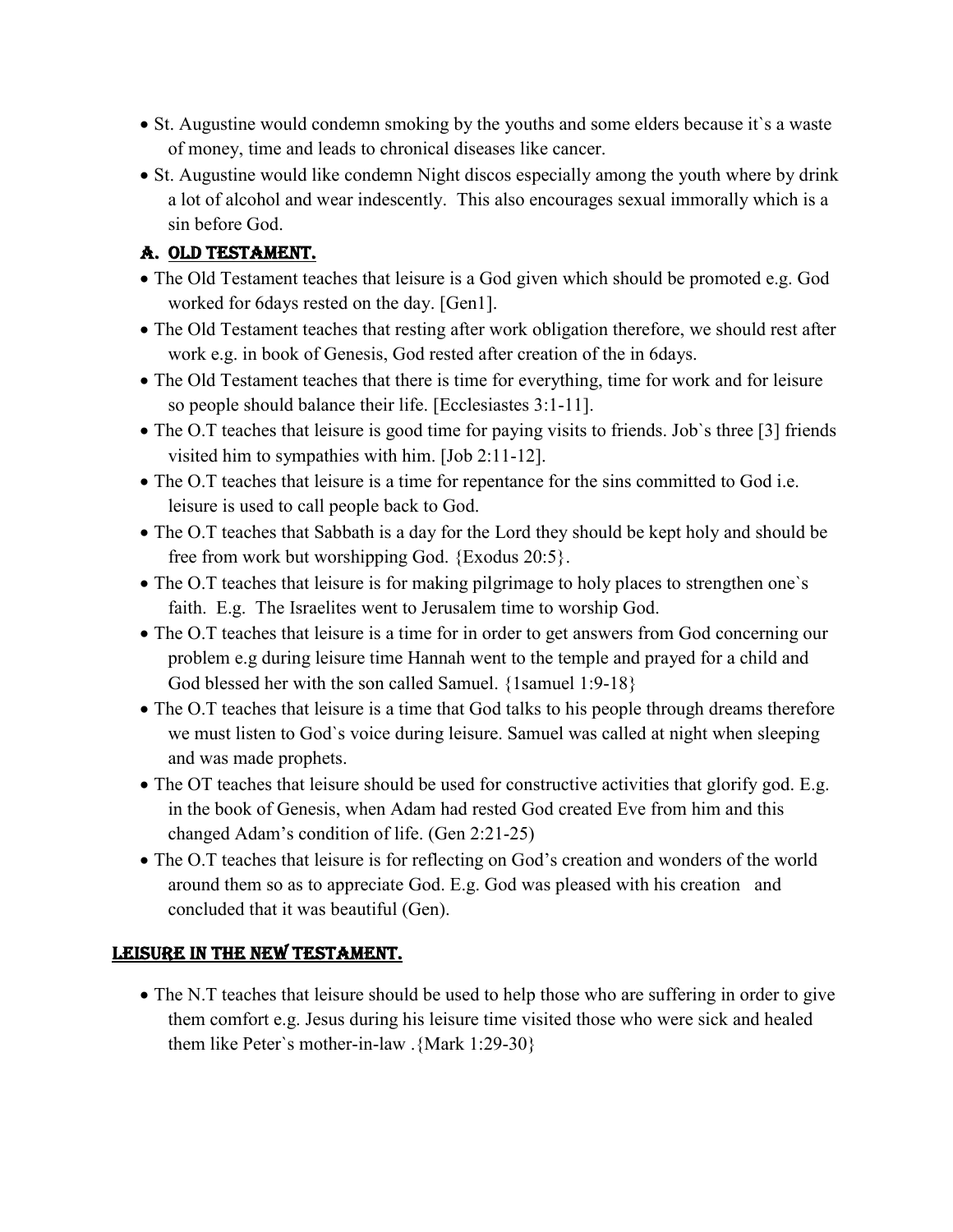- The N.T teaches that leisure should be used to party and celebrate with others so as to have fun e.g. Jesus attended the wedding at Cana where he turned water into wine. {John 2:1- 14}
- The N.T teaches that leisure should be used for prayer to God in order to overcome difficulties in life e.g. Jesus called on his disciples to leave the crowd after preaching and go to a lonely place and pray.{Mark 6:31}
- The N.T teaches that Sabbath should be observed as a day for the Lord to thank God for the good thing He has done e.g. Jesus observed the Sabbath e.g. going to the synagogues for prayers.
- The N.T teaches that leisure is for fellowship and celebrating the Lord's super to remember Christ`s death for our sin`s e.g Jesus had the last supper and requested to celebrate it with his disciples.
- The N.T teaches that leisure should be used for its right purpose rather than enslaving man e.g. Jesus said the Sabbath was made for the good of man and not man for the Sabbath.
- The N.T teaches that leisure should be for playing with children to give them company. E.g. Jesus enjoyed the company of the children. He played with them freely in his arms and he pointed out that the kingdom of Heaven belongs to the children. (Mark 10:13-16)
- The N.T teaches that leisure should be used to engage in Christian Instruction or interpret scripture. E.g. Mary and Joseph left Jesus behind interpreting scriptures to the religious leaders. {Luke 2:46-47}
- The N.T teaches that leisure should be for resting after work to regain the last energy. e.g. Jesus called his disciples to go to a lonely place and rest and leave the crowd after preaching to them. {Mark 6:31}
- The N.T teaches that leisure should be used for story telling so as to pass time and learn something from the story e.g. Jesus had a conversation with a Samaritan women at Jacob`s well.{John 4:7}

### IMPORTANCE OF SABBATH IN THE OLD TESTAMENT.

- It was a day of thanking God for life and energy being given to some throughout the six days of the week.
- The Sabbath was used to create relationship with other people through joint prayers visiting each other .etc.
- The Sabbath day helped the Israelites create unity among them because it was a day when they would meet in the temple to worship God.
- The Sabbath was seen as a day of purification of man`s heart through sacrifices .e.g. sin offering.
- The Sabbath was an act of fact in God by keeping this day holy because it was part of the commandments God gave to the Israelites on Mt. Sinai.
- The Sabbath in the O.T helped man to rest from work.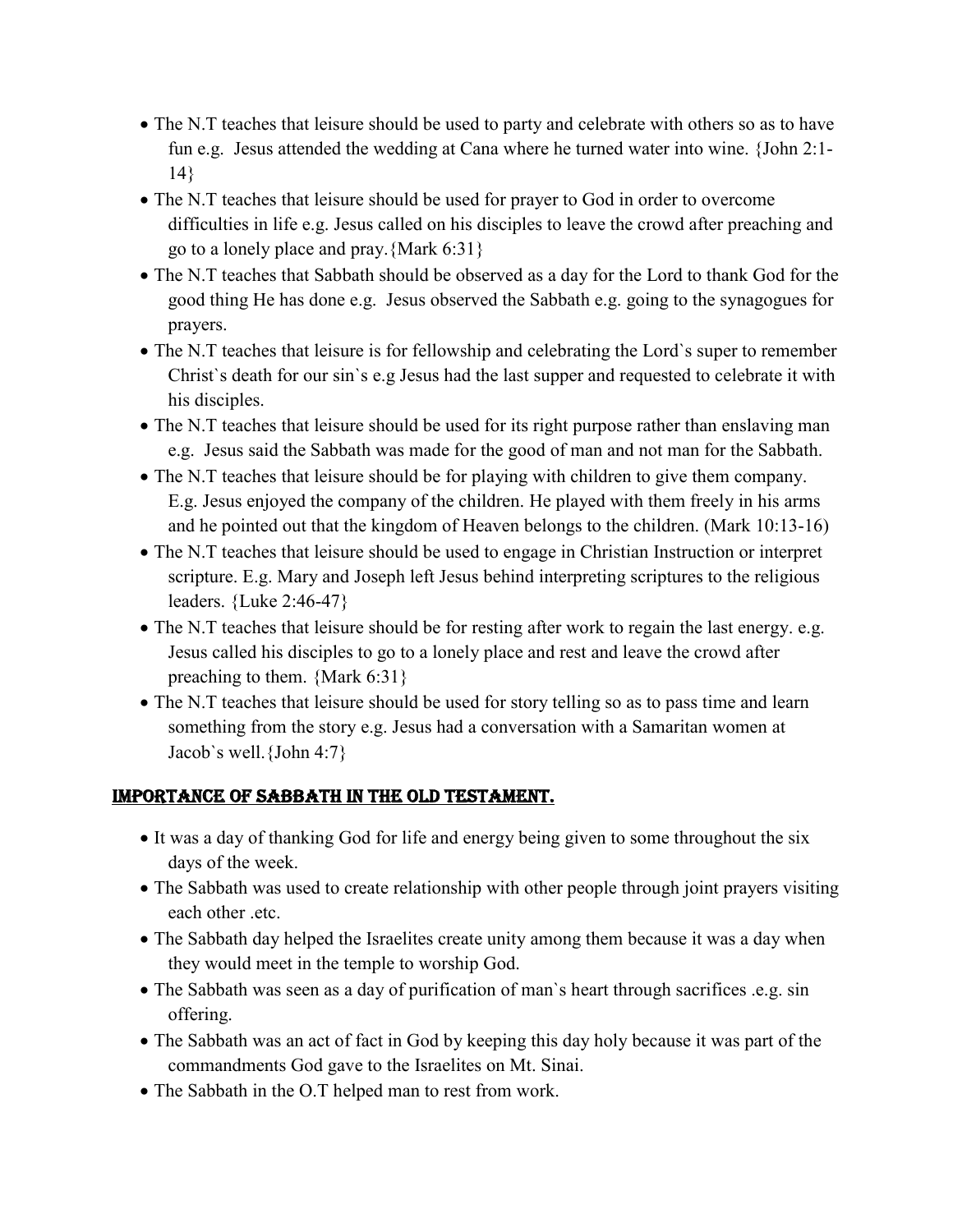- The Sabbath was a time of recognizing and recalling the creation of God .i.e. He created the world in 6days and rested on the  $7<sup>th</sup>$  Day {Sabbath}
- The Sabbath helped to draw people near to God through prayer and sacrifices.
- Through observing the Sabbath, man was recognized because he was created in God's image because the Sabbath was established by God.
- The Sabbath prevented the Israelites from being greedy for material things because no work was to be done that day.

### ORDER AND FREEDOM

# JUSTICE IN SOCIETY.

What is Justice? {Meanings of Justice}

Justice refers to good treatment among people in community aimed at ensuring good relationship without causing injury to each other.

- Justice is associated with what is rightful, lawful and fair .e.g. in the library, children are supposed to observe silence in order to enable others concentrate on their studies.
- Justice means allowing an individual develop as a human being free from oppression and exploitation .e.g. some step mothers deny to their children which is injustice.
- Justice means provision of basic needs of life to people especially to family members .e.g. food. Clothes, shelter, care and education.
- Justice refers to helping one another to develop mentally spiritually and economically by giving jobs the un employed counseling those with problem and preaching God`s word to them.
- Justice is having respect for human right by allowing people to have their right to education, marriage and movement .e.g. in Uganda, a person above 18years is allowed to marry or get married.
- Justice is fair treatment of everyone for the good of human life e.g. in class, each student should be treated equally without discrimination, even the disabled.
- Justice means having a good relationship with others like sharing, problems and joy in society e.g. in case of a wedding for your workmate, colleagues have to contribute towards the success of the function.

# IMPORTANCE OF JUSTICE.

- It help people in authority to give fair judgment to wrong doers in courts of law after a fair hearing of a criminal .e.g. Sebuwufu of pine car bond was sentenced to 40years of prison after killing Dona Katushabe over a car debt 9million in Uganda.
- Justice help to ensure respect for human rights .e.g. a right to eat that is why prisoners are given food and education in Luzira prison.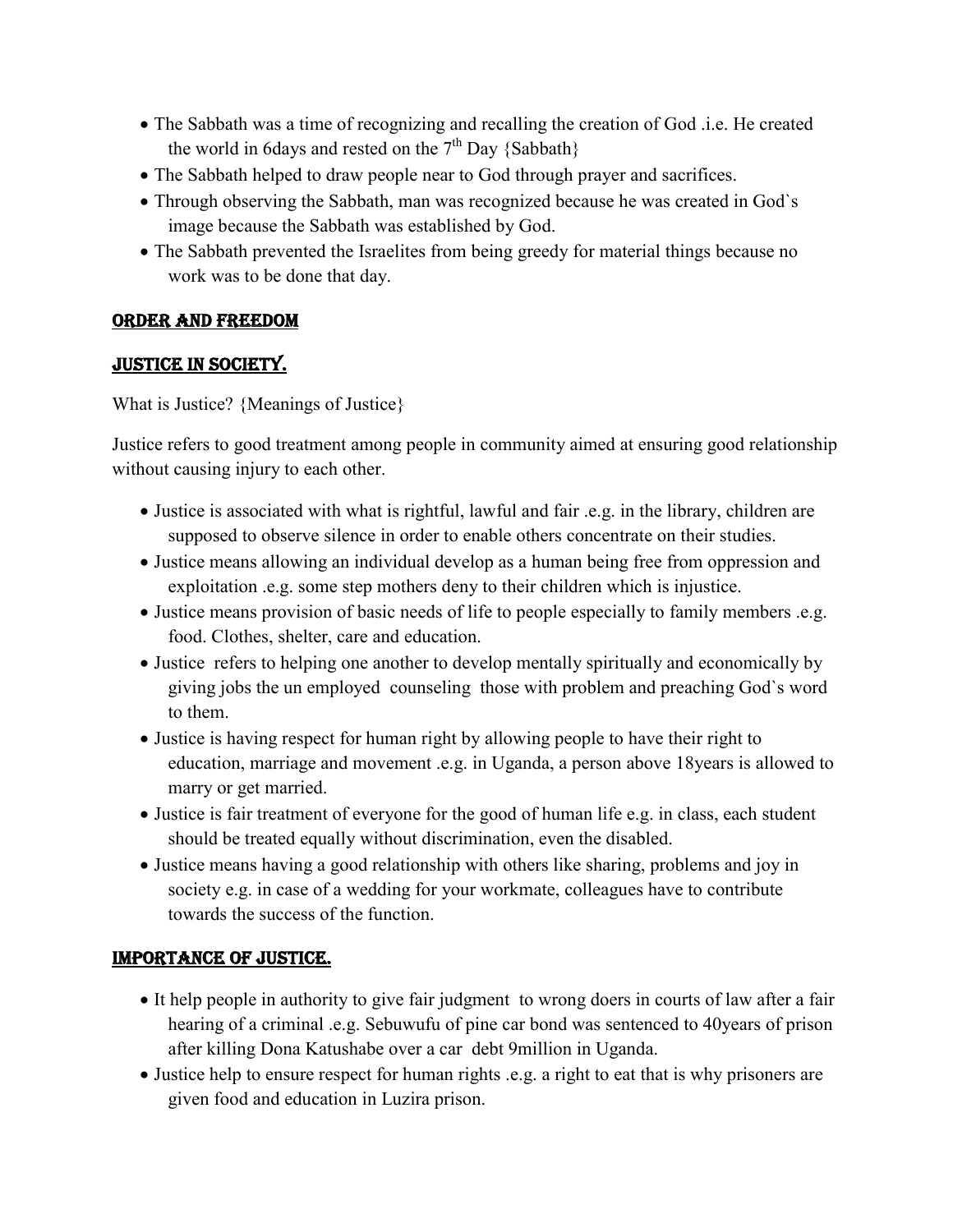- Justice protects the society and enables it to develop and achieve its set goals. E.g. NEMA protects and preserves the environment by refusing people to build in the wetlands.
- Justice promotes a good relationship with God and others in society e.g. in the Ugandan constitution if you defile a person you will be imprisoned between 14 years. This has reduced on defilement cases.
- Justice controls anger and selfishness in society which is a root cause of injustice in society e.g. in Uganda children have a right to inherit 75 ‰ of their parents property and the rest goes to the mother and the heir.
- Justice enables us to live responsible lives by following law and order e.g. Drivers are meant to follow traffic lights on the road to reduce on accidents on the road.
- Justice allows equal distribution of resources which leads to balanced development eg through the national budget, government advocates for road construction in all parts of the country.
- Justice helps to maintain law and order which leads to good organization in society.
- Justice leads to good health of members in society because health services are provided sufficiently eg the government is renovating Mulago Referral Hospital to ensure good treatment of patients.
- Justice brings bout economic development in the country since there is peace and stability. Destruction of people's property is absent.
- Justice avails jobs to people and those who are qualified for them access them since bribery and corruption is eliminated.

# TYPES OF JUSTICE.

# CULTURAL JUSTICE.

This is where members of a given tribe follow their cultural norms e.g. in Mbale all males have to circumcise as a given sign to show that they grown from childhood to adulthood.

### MOB JUSTICE.

This is a situation when a group of people take responsibility into their own hands to administer a punishment to a suspected criminal without legally handling the case.

### POLITICAL JUSTICE.

This is where people are given a right to take part in politics of their society e.g. voting and being voted for as a leader in Uganda. In Uganda every person above 18 years has a right to vote and be voted for as a leader provided he has the necessary requirement.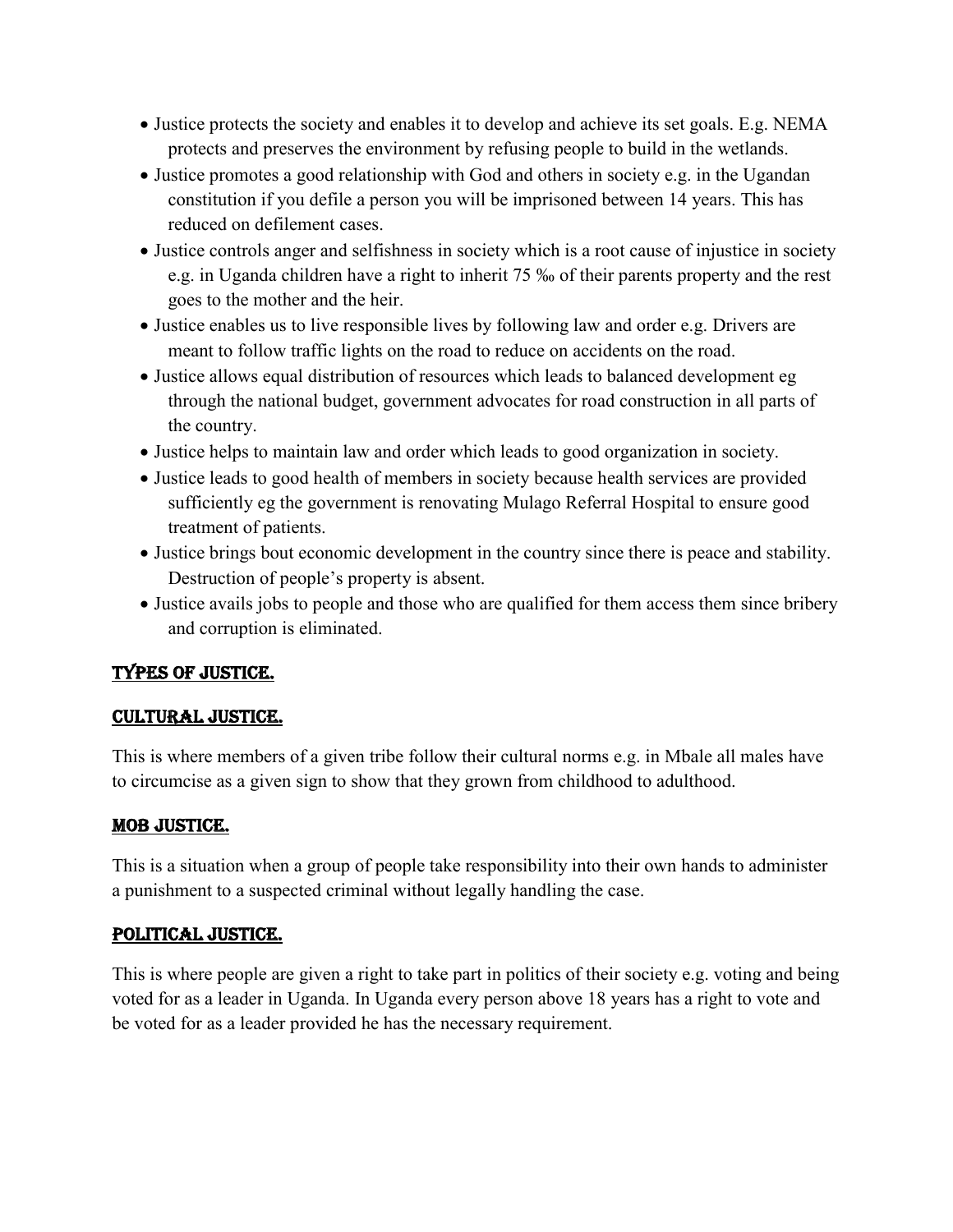#### SOCIAL JUSTICE.

This is where there is respect of one's rights without discrimination in the society according to age, race, and tribe.

#### ECONOMIC JUSTICE.

This is where there is equal utilization of resources by all members of the society e.g. roads and Hospitals being constructed around the country.

#### RELIGIOUS JUSTICE.

This is one's freedom to worship God as an individual without being interfered with e.g. "born again" Every 31<sup>st</sup> December people go to Nambole stadium and have end of year prayers led by Pastor Serwadda Joseph.

### NATURAL JUSTICE.

This is protection of every one's right to do what they want without to do because each person was independent of the other.

### LEGAL JUSTICE.

This is the rule of the law of a given country where respect of the constitution is observed by closely following it.eg in Uganda according to the constitution, it says there is no presidential term limits. You can stand as many times as you can.

### HOW JUSTICE IS MAINTAINED BY THE GOVERNMENT OF UGANDA.

- The government has opened rehabilitation homes for children, this has helped children to improve on their morals e.g. Naguru rehabilitation centre which has helped to rehabilitate drug addicts.
- The government has given amnesty to former rebels which has encouraged reconciliation in the country, hence promoting peace.eg the Uganda government gave the returnees of the lord' resistance Army a chance to join the UPDF forces.
- The government has gone ahead to protect the consumers from being exposed to low quality and dangerous goods e.g. the Uganda government set up Uganda National Bureau of Standards (UNBS) this has helped to maintain the standard of goods in the country produced.
- The government has promoted free mass media this has made it possible for people to get access to both external and internal news.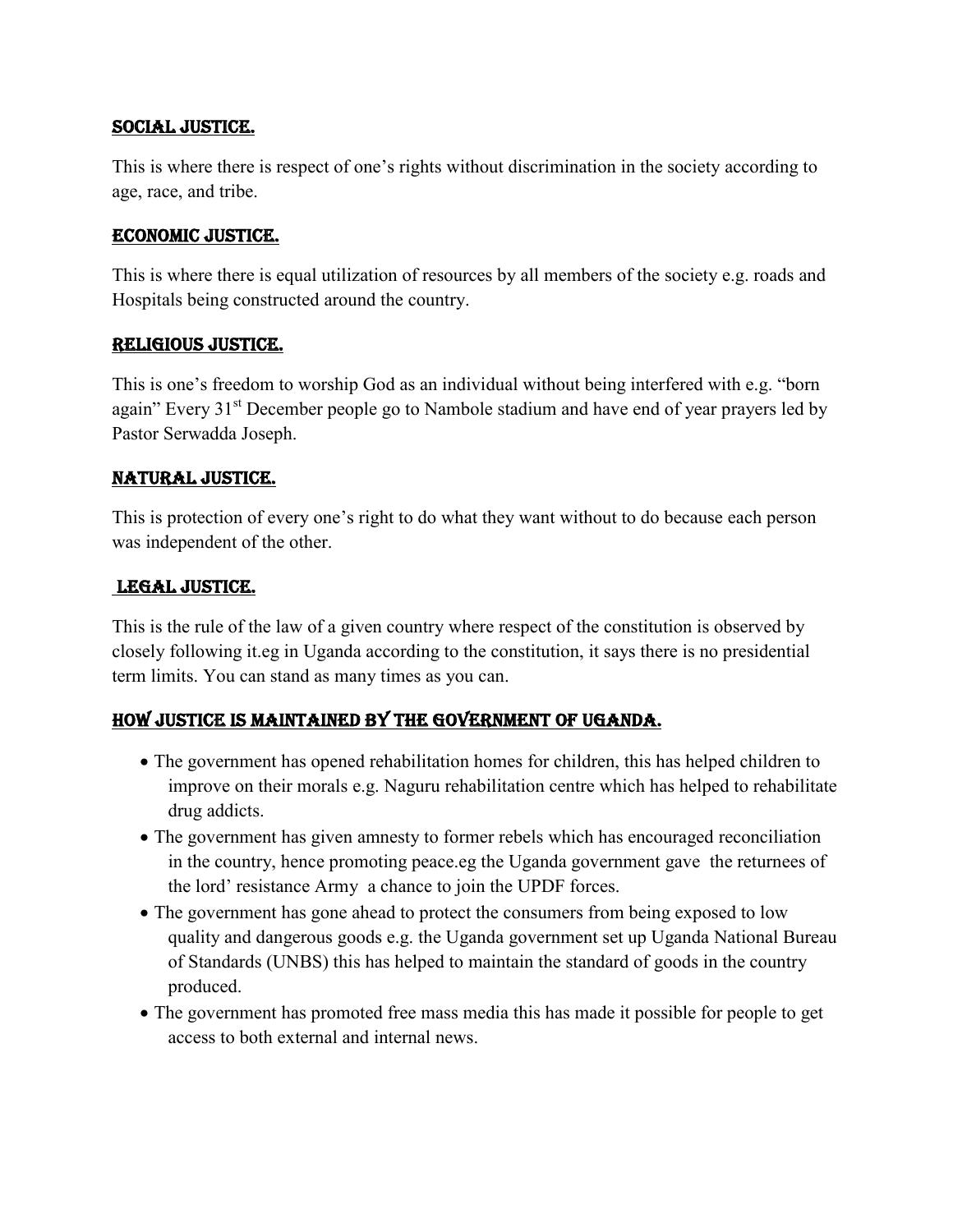- The government has promoted gender balance in all sectors of the economy by encouraging women to participate in development e.g. Janet Museveni minister of education, she has tried to promote quality services in the education sector.
- The government has put in place and equipped institutions to support people with disabilities like the deaf and the lame.
- The government has put in place children statute, there are laws designed to ensure that any adult protects children bad treatment e.g. laws against child labor.
- The government has put in place human rights commission; it protects people against physical abuse carries out investigations concerning people got on a wrong line. Police is equipped with different facilities in order to enable them promote peace and harmony.
- The government has also promoted constitutional government of the country.
- The 1995 constitution stand as the supreme law of Uganda upon which decisions are made. This is protecting people from unlawful casts.
- The government has promoted free education especially and Universal Primary Education {UPE} even in higher institutions own by the government A certain percentage of students are sponsored this has enabled people to different backgrounds to have access to education.

# OBSTACLES/SET BACK IN THE PROMOTION OF JUSTICE.

- The Decommercialisation of justice has made it difficult for people can`t be treated fairly. The poor people can`t be able to pay the required cash may be victimized innocently in courts of law.
- The high cast of corruption and bribery has hindered the promotion of justice. Public facilities are to satisfy aims of a few individuals e.g. Godfrey Kazinda embezzled funds meant for malaria, tuberculosis from the prime minister.
- The high level of poverty among people makes it difficult for justice to be promoted. Some people commit crimes due to poor standards of living. This explains why there is an increase in the rate of theft.
- The existing level of permissiveness to commit more crimes people exploit this chance to do whatever they want without considering the bad effect of the others.
- Political instability hinders the work of officers in charge of promoting justice. The decline in carrying out duties due to the fear of losing their lives. This exposes people to a lot of injustice.
- There is too much ignorance among the people some people commit crimes without knowing. This hinders the effective ways of promoting desired injustice .e.g. step mothers who deny their step children food and married people kill each other out of suspicion on grounds of adultery.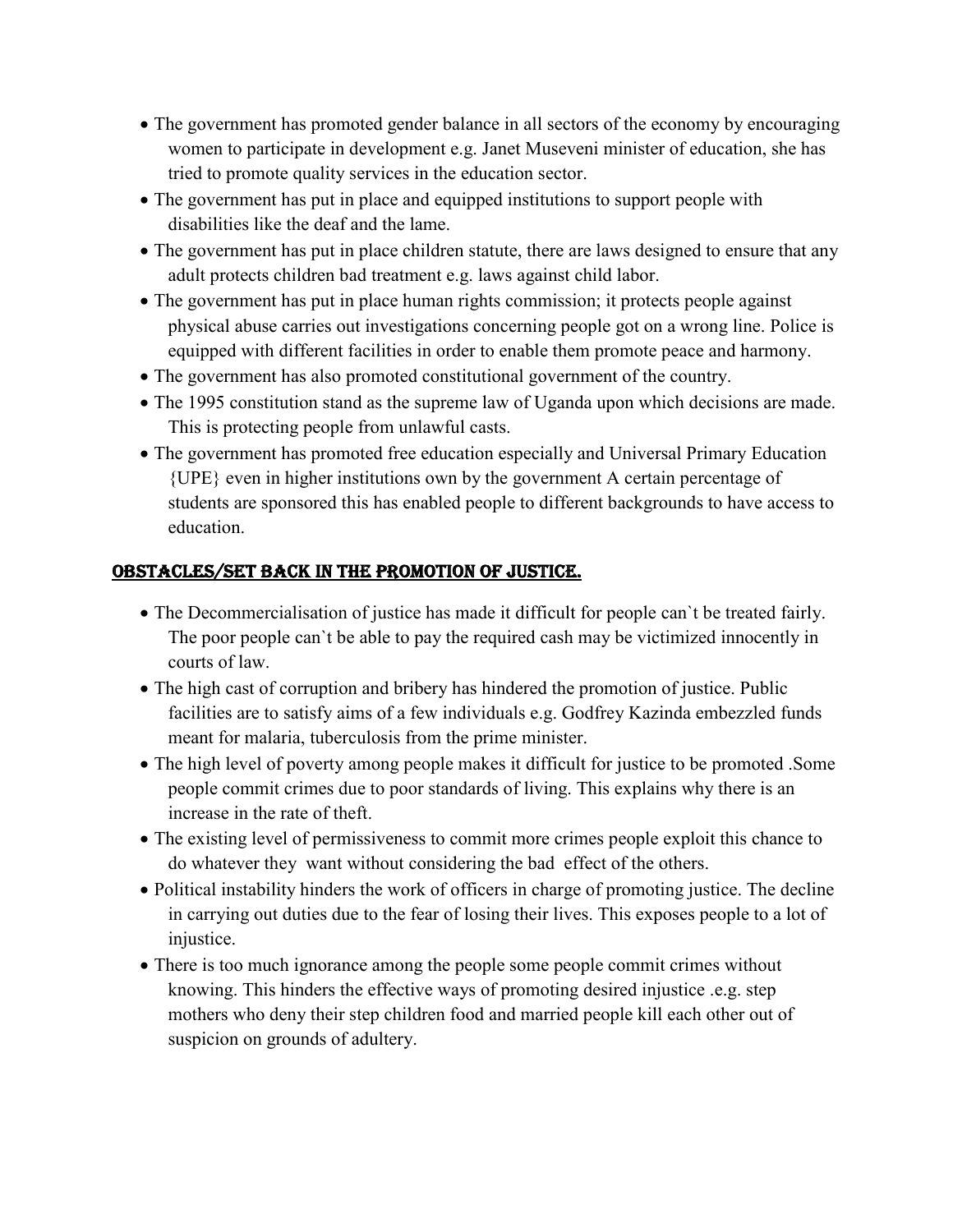- Weakness within the state laws criminals have set free in a number of accassions. This gives them changes exploit such weaknesses and commit more crimes .e.g. there is no law against adultery in Uganda today which has increased its rate.
- Cultural rigities some traditional customs subject people injustices and the law cannot over rule them .e.g. the Sabin's of Uganda, female genital mutilation is carried out which reduces on the sexual urge of the women.
- There is a poor investigation by officers concerned. This leaves out a lot of cases of injustice s unsettled. This makes the victim to continue with their suffering.
- The few mass-media has produced materials that affect people`s morality positively .e.g. the watching of war films is responsible for the violence and hooliganism among the youth as they tend to copy what they watch.

### INJUSTICE IN THE PRESENT SITUATION:

### **1.Child abuse:**

Some children are victims of strenuous work .e.g. Hajat Aisha was burnt using a tin lamp by her step mother in Masaka, some child which makes them to get tired.

### **2.Marital unfaithfulness:**

Some married people are failing to keep their vows and engage in adultery which is unfair to one partner .e.g. Had Jane Kiganda, a wife to Pastor David Kiganda of focus centre in Kisenyi, committed adultery with a chapatti seller from Nsambya Kevina zone.

There is oppression and exploitation of workers by different employer. This is being done in many ways including sexual harassment .e.g. the 3pakistan men who raped and sodomized the house girl in 2004 in Kampala.

There is bullying in different institutions such as school, The new comers are teased in many ways such as beatings at times results into death in 2000 a S.1 boy in Namilyanyo college was bullied and killed by his fellow students which brought pain to his parents.

There is murder of innocent people which has denied them to live .e.g. Lydia Draru killed concubine, Major General Kazini early in the morning with an iron bar.

Some women practice abortion which is an injustice to an unborn child since it has a right to live.

There is embezzlement of funds which has led to low development of society as people use public money for their own personal /selfish gains .e.g. Hon. Byandala, Former minister of transport embezzled 24billon Uganda shillings meant for construction of Katosi-Mukono road.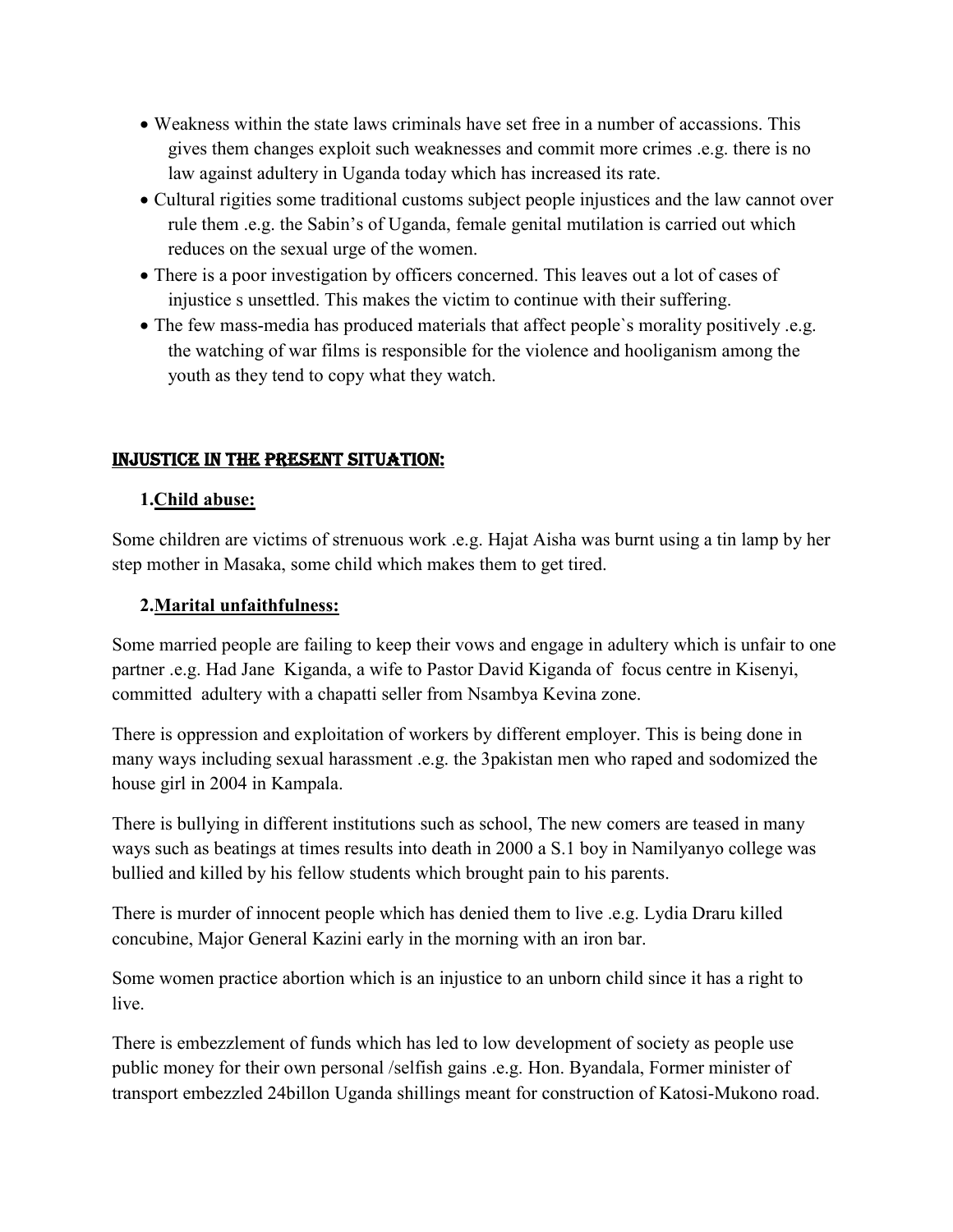Rape is an injustice because sexual satisfaction is attained without the consent of one partner. It also leads to bodily injuries and death.

Mob justice the crowd being driven by emotions tends to execute justice without following any legal procedure, this results into death of the victim.

Justice today has been commercialized. It depends on the ability to pay some cash which is an injustice to the poor who can`t pay and are innocently victimized.

There is tribalism among people which denies other people of their rights to employment since employers give job to their tribesmen even if they are less qualified.

### INJUSTICES AGAINST WOMEN IN UGANDA TODAY:

- Some women are subjected to polygamous marriage. They are forced to share a man against their will, this denies them love, peace and sexual enjoyment.
- Some women are ever loaded with domestic activities. The men simply sit and watch a belief that such are natural beauties of women which makes them get tired.
- Some men subject women to beatings as a way of disciplining them which leads to bodily harm and a times death.
- Some men look at women as sex objects. They are simply employed to satisfy their men's needs without any hesitation.
- Some women are divorced in the society and they are not given a chance to defend themselves, therefore they become social misfits, humiliated and limit their socialization with people.
- Some women are denied family headship their position in family affairs is low. The men are considered superior and therefore give more respect.
- Some women are forced into marriage. This is because of the desire of marital material wealth benefits therefore they are treated unfairly by denying them a chance of making their own choices.
- Some women are denied a chance of inheriting their father's or husband's property incase of death this is because of the belief that all property belong to the husband meaning it`s brothers to take control.
- Domestic violence is on the increase. Men beat and even kill their wives for simples issues .e.g. Hon. Gobi Hussein murdered his wife Rehema Nasur from Mukono district as he suspected her having committed adultery.
- Women are still blamed today for barrenness and for sexually transmitted diseases which hurts them because they love children.
- Some parents prefer educating sons to daughters. This leaves the women illiterate vendering them helpless to improve on their standards of living in future.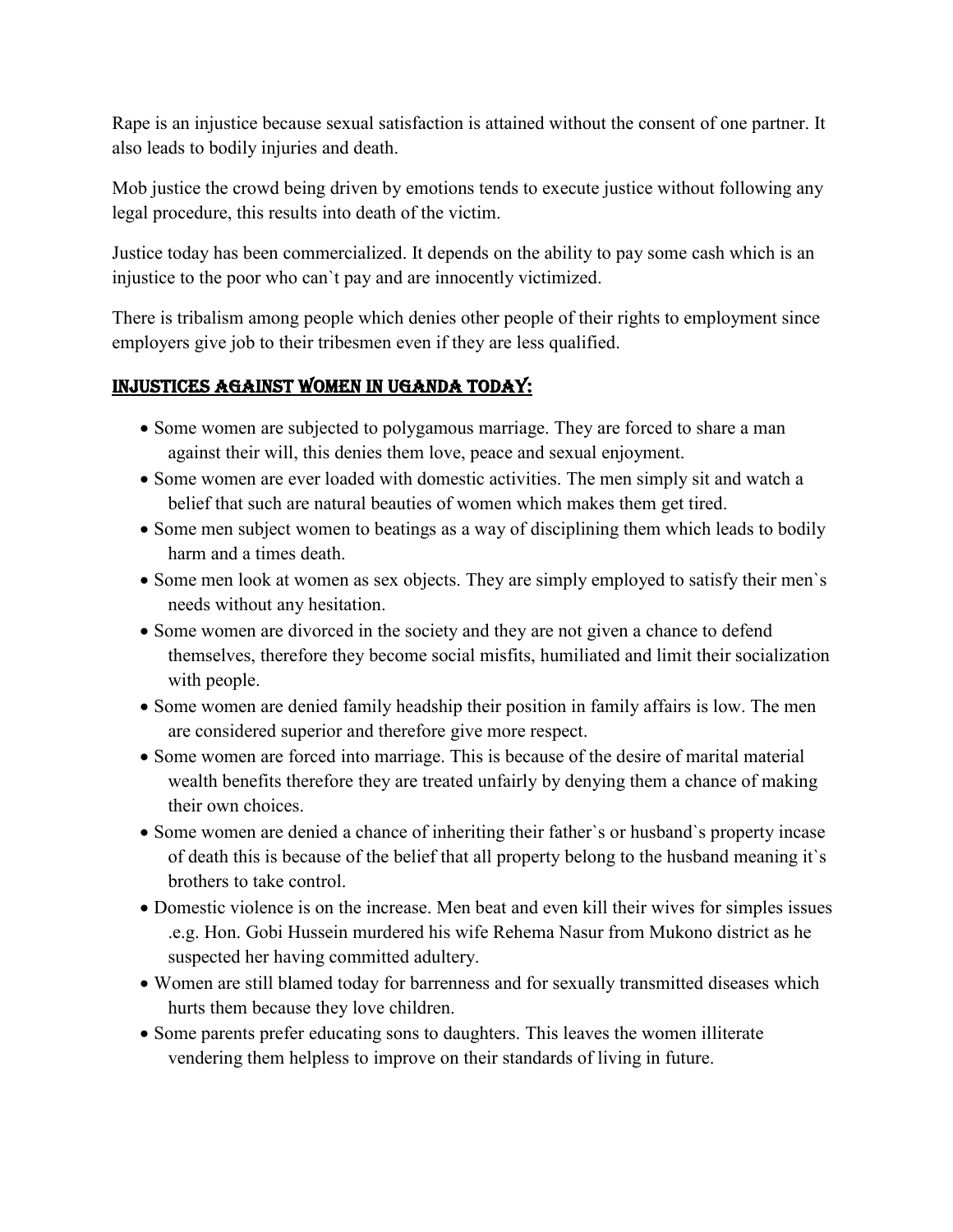- In some communities inheritance of widows is still upheld. The brothers of the deceased take over the wife with a belief that is a property of the family. This humiliates the women.
- Women in some societies are still subjected to food taboos. This denies their food values and are vulnerable to diseases .e.g. in Buganda, some old women don`t treat grasshoppers, eggs, chicken deprives them of nutrients.

### CHILD ABUSE:

Child Abuse is the ill treatment of a child by either a parent or another adult, in Uganda children's right have been abused in the following ways;

- Some children have been defiled by mature people, they have sex with them which is an abuse because they not ready for such acts and get psychologically tortured e.g. Muwanga of Matuga defiled a 3 months old girl and was sentenced to 7 years in prison many years back.
- Some children are denied medical attention when then they fall sick. This leaves them sickly and weak which may eventually lead to death.
- Some children are aborted by their mothers; therefore such children are denied a chance to live.
- Some children are denied a chance to inherit their father's property when they pass on especially the girls .People assumes that they will get married and yet they have a right to inherit their parent's property.
- Some parents disown their children as if they are not their biological children; at times such children are chased away from their homes which expose them to suffering.
- Some parents tend to underfeed their children by giving them little food intentionally, this leaves the children weak and malnulshed
- Some children are overworked at home, they are given difficult duties. This leaves them restless.
- Many children are subjected to child labor; they are employed as house maids in homes. This puts children at a big risk of being defiled, oppressed and exploited.
- Some children are forced to get married by their parents against their will because parents want money. This denies them a chance to enjoy their marriage.
- Some children are victims of corporal punishment even when they have committed light offences which lead to bodily harm. E.g. a grandfather in Bugiri burnt the hands of his grandson for stealing posho that had stayed overnight.
- Some children are killed or sacrificed and given to ancestral spirits as a way of pleasing them in order to become rich, e.g. Bwere in Busia sacrificed his nine year old brother because he had been deceived that he would become rich after joining illuminate.
- There is teasing in schools by other children which inflicts torture on the children and prevents them from comprehending in class.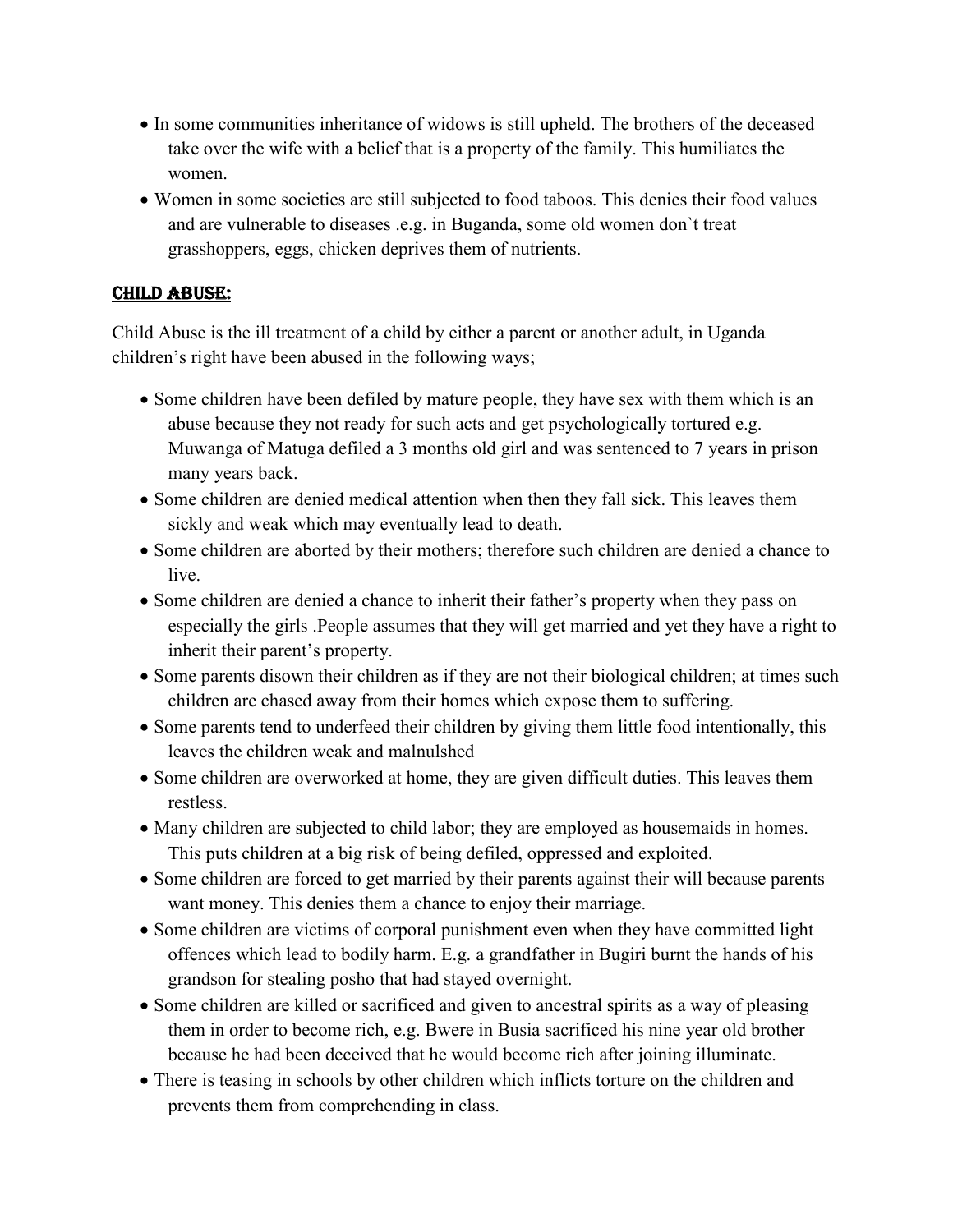### WHAT ARE THE CAUSES OF BULLYING /TEASING IN SCHOOLS?

- Age differences of students, students in upper classes are older than those in lower classes. They command them to do things for them since they are much older.
- Some students want to feel greater than others; they end up bullying other students to feel respected and honored.
- Lack of strict rules and regulations against bullying. This makes students to continue bullying others since nothing is done to them.
- Some students are very stubborn; they bully others to see what will happen.
- Some students are very greedy i.e. are never satisfied with what they have and end up bullying other students by taking other students property by force.
- Students who come from poor family background where they see their parents disrespecting others and torturing others. This makes children copy and implement what they have seen.
- Some students are more favored than others by teachers; they usually take advantage of this and are left unpunished.
- Some students are very shot tempered. They commit crimes like fighting without thinking of the outcomes

# WHY IS BULLYING A FORM OF INJUSTICE?

- Bullying violates human rights and freedom like the right of speech which forces some students to become silent.
- It leads to death of the victim due to psychological torture and denies one a right to live, e.g. a boy who was killed in Manjas school in Mbale through electrification and was in form six.
- The student loses interest in education due to the harsh performance and leads to decline in performance.
- Bullying causes sleepless nights to new students because they fear to be attacked by old students at night.
- Bullying gives new comers a bad example. They also end up bullying new comers when they are promoted to the next class.
- Bullying leads to hatred of both the school and the individual involved in the exercise of teasing, one loses love for the school.
- Bullying leads to violence in case of revenge thus leading to various crimes like destruction of property and bodily injuries.
- Bullying creates fear among new comers, some end up hiding, missing meals, and lessons due to fear of being teased.
- Bullying humiliates a person by creating in him a bad feeling; he no longer wants to be in society. His self esteem is tarnished.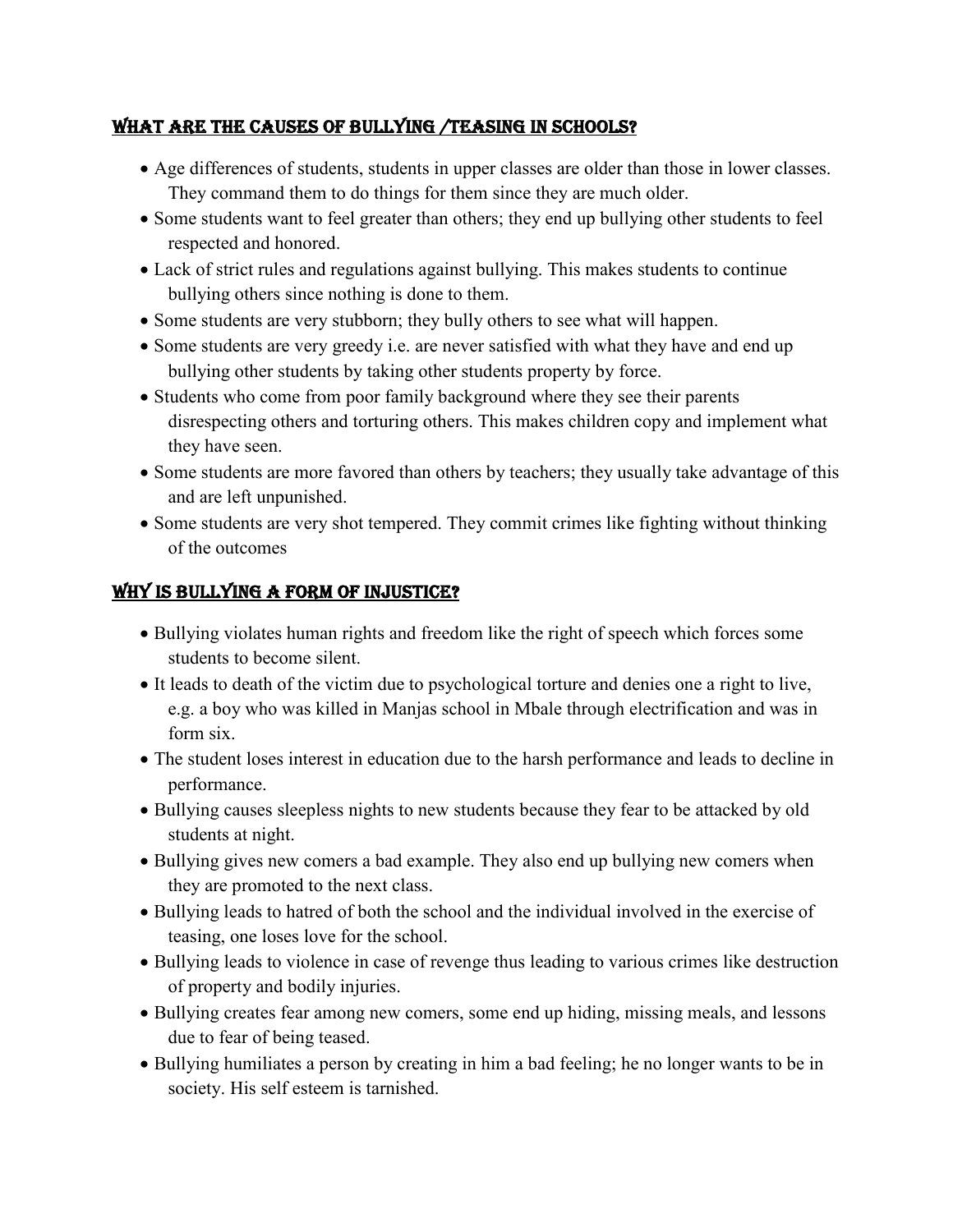- Bullying makes new comers to have psychological torture which makes their lives uncomfortable in a new school.
- Bullying abuses the human dignity of those being teased, they are reduced to objects of amusements

### *What can be done to control teasing in school?*

#### *What can be done by the school administration to control bullying?*

- The school administration can put up strict rules against bullying such as expulsion of students who bully others. This is intended to show a good example to the rest of students.
- The school administration can encourage students to elect school leaders to ensure peace in school.
- The school administration can set up a disciplinary committee to give punishments to students who carry out bullying to deter other potential criminals from doing the same.
- The school administrations can carry out guidance and counseling, a trained counselor can conduct sessions with students to enable them have a better life in society especially these from poor family background.
- The school administration can provide security especially in dark corners for example security personal, this can help control teasing by stubborn students who move the whole compound.
- The school administration can treat students equally as discrimination leads to teasing especially by the favored students who know that nothing will be done to them if they teased others.
- The school administration can sensitize students about the dangers of bullying which can help them change their attitude towards revenge.
- The school administration can encourage students to elect good dormitory captain {leaders} to ensure that bullying in stopped in the dormitories where students sleep.
- The school administration can punish the bullies by caning them in front of their parents and students in order to inflict the same pen on the student as he did to his friend.

### MOB JUSTICE:

This refers to a situation where by an emotional crowd of people administers punishment to a suspected criminal without following the law.

The suspected person may be burnt stoned or stripped naked.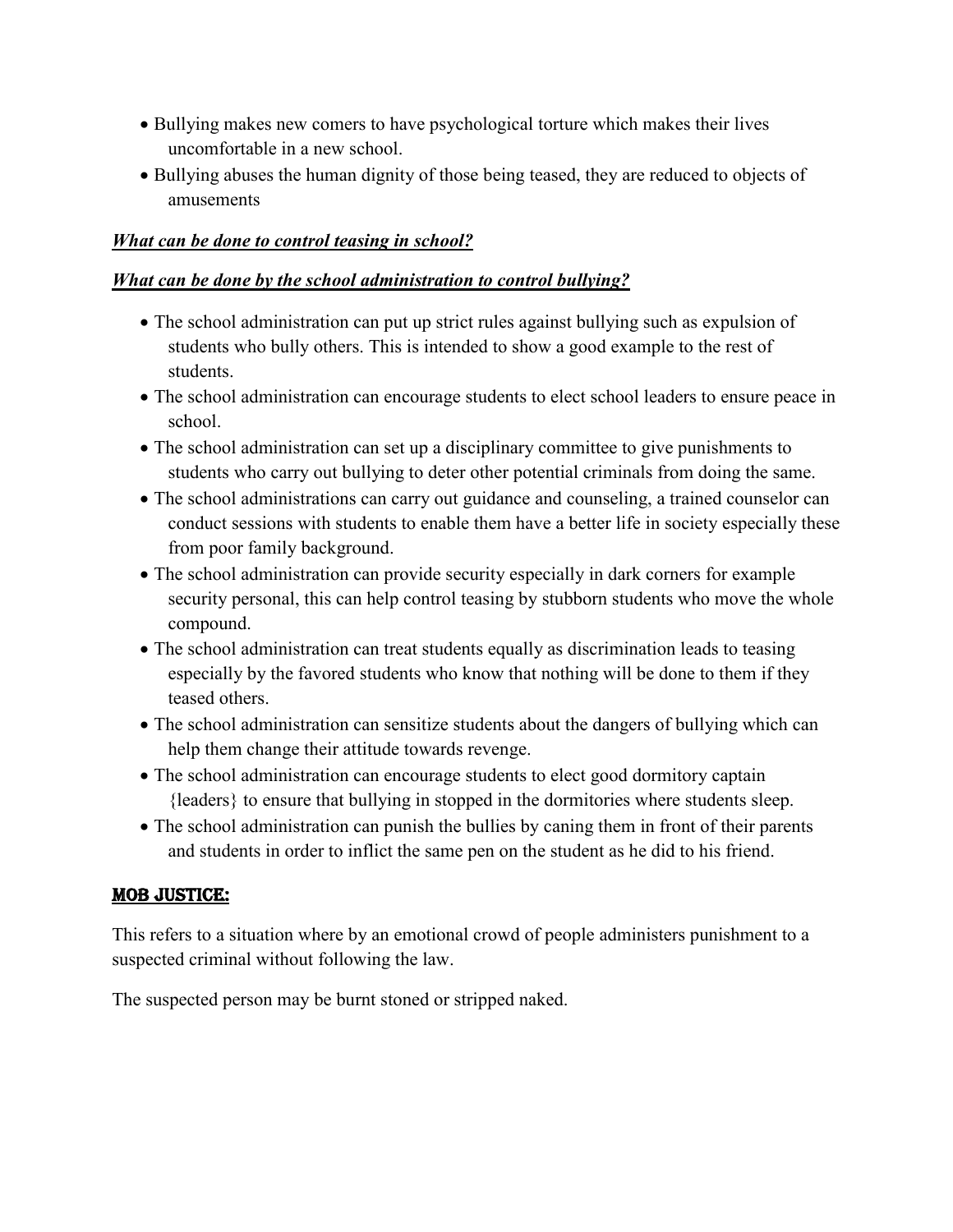#### CAUSES:

- Mob justice is caused by ignorance about state laws. A suspected criminal is innocent until proved guilty.
- Mob justice is caused by corruption in courts of laws as many criminals are defended and set free which annoys people and they administer punishments by themselves.
- Idleness. An idle mind is the devils workshop; idlers can influence other people to administer a punishment for crime committed with false belief of being occupied.
- Delaying in judging cases in courts of law people are frustrated because of the delay in court so people, don`t following legal processes incase another suspect is arrested.
- Decline in religious morals. People are driven into in just actions like stoning other because they lack religious values such as forgiveness, love, kindness and patience.
- Excessive drug a base like taking opium. People acting under the influence of drug lack in proper judgment and a sense of humanity, so they take the law in their hands and punish anybody suspected to have committed an offense.
- Influence of the mass media. The mass media exposes the weakness of the government in handling criminal cases which sharpens the minds of the general public and plants aggressiveness.
- High temper of some people. Some people act unjustly even a small mistake is done because they get annoyed so easily so they punish any body suspected to be a criminal loss of respect for authority.
- People have lost respect for police officers and they carry out mob justice to intentionally show them that they are too weak to control the affairs of the community.
- Lawlessness during political instability. During political instability morals of people tend to degenerate and people behave anyway because they are frustrated with their lives so they take the laws in their hands.
- It is a preventive method of stopping more criminal activities from being committed. Punishing suspected criminals acts as a living example and warning to there that have the intension of doing the same.

# WHY IS MOB JUSTICE AN INJUSTICE / REASONS WHY MOB JUSTICE IS AN INJUSTICE?

- It may result into death of a suspect and therefore an injustice as no one the right to end someone`s life a part from God.
- It causes permanent body injuries to the suspect. This violates the rights of the suspect of being treated fairly.
- Innocent people are punished, mob justice doesn't give one change to the suspect to defend themselves therefore being end up being punished.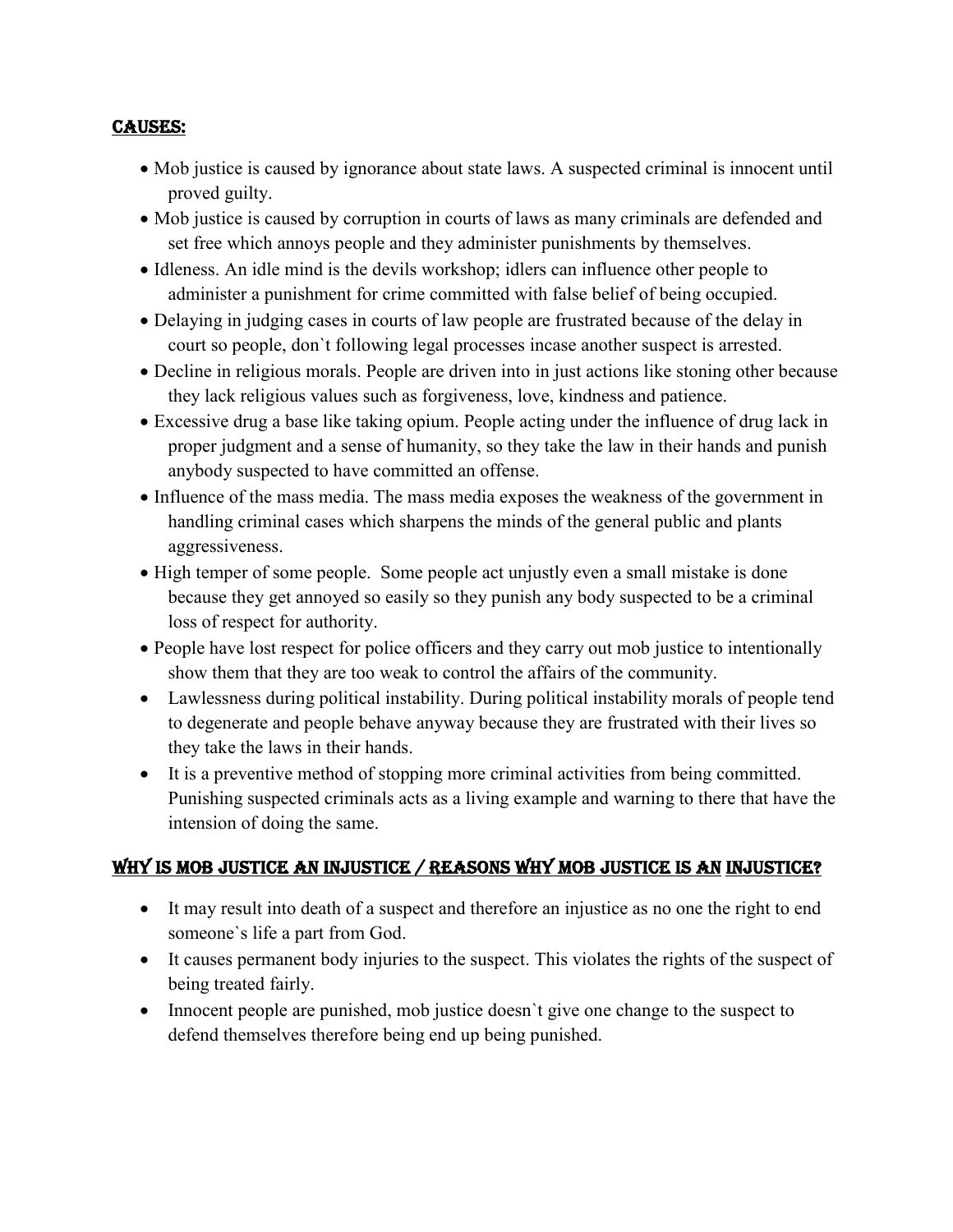- Mob justice under minds the work of judges who are officially responsible for passing judgment and punishment for a crime committed because the criminal isn`t present to them for trail.
- Mob justice destroys the evidence that the police need from the suspect especially in the event of death. This blocks the smooth carrying out of investigation.
- Mob justice humiliates the suspect publically because he / she are undressed in front of the people. This makes the suspect loose respect from the public hence making him/her a social misfit.
- Mob justice creates permanent hatred and a heart of revenge among people especially if carried out on village level. This increase in security and deprives people from happiness.
- Mob justice ignores the nature of the offense committed both minor and major offenses are given the same punishment which is unfair to who could have stolen food.
- Mob justice destroys property. People destroy the suspect proper because of anger which is unfair because at time he/her is innocent.
- Mob justice under mind authority all suspects are meant to be handed over to police courts of law other than administration person judgment.
- Mob justice is unconstitutional. According to the Ugandan constitution. Everybody is innocent until guilty proved by court people have a right to a fair hearing.

# THE EFFORT OF THE CHURCH IN FIGHTING INJUSTICE TODAY:

- The church has built homes for the disadvantaged church children this has provided them with basic need .e.g. the protestant built Sanyu Baby's home at Mengo where orphans and poor children a provided with basic needs such as education and shelter.
- The church has always preached equality in their sermons all human beings were created in God`s image this has helped people to treat each other with respect.
- The church is extending financial assistance to people who are constrained financially this helps in reducing the level of poverty it`s problem .e.g. Centenary Bank under the Catholic church gives out loans to poor people to start small scale projects which helps them to improve on their lives.
- The church is constructing health centers and hospitals which help to treat people from diseases .e.g. Mengo hospital which is constructed by the Protestant church treats people off their diseases including eye defects.
- The church is providing employment to people of different backgrounds, this is helping to keep people from idleness, one of the root causes of injustice e.g. theft.
- The church is involved in the education of masses by building schools thus promoting literacy and eliminating illiteracy. For example, The Catholic Church constructed Uganda Martyrs' Namugongo SS which is helping to educate many students.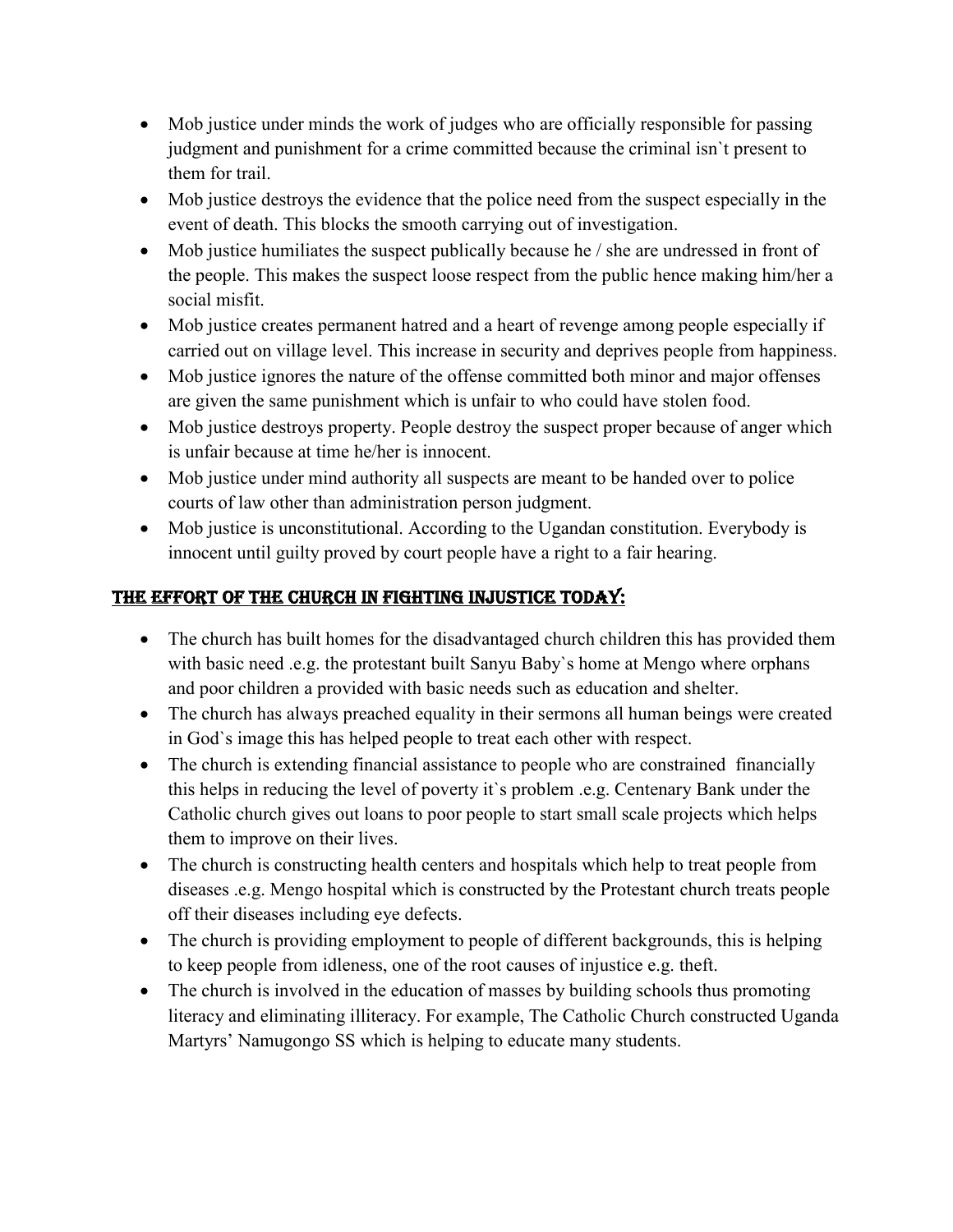- The church is providing guidance and counseling services to people with problems, this is helping to rehabilitate the lives of people who could have been subjected to injustices out of frustrations.
- The church has been holding peace talks between conflicting parties hence, resolving conflicts among them.
- The church preaches Christian values of love, forgiveness, and patience to exist among people. This is aimed at making people live together as children of God to live in peace and harmony.
- The church is uplifting the status of women through financing women's projects and allowing them to become religious leaders, this has made them gain respect in society.

# CHRISTIAN TEACHINGS THAT HELP TO RESTORE JUSTICE IN SOCIETY

- Christianity emphasizes love for one another i.e. showing concern for others.
- Christianity teaches about forgiveness and Jesus forgave the adulterous woman which enabled her to regain peace.
- The Christian teaching encourages equality for all; Jesus welcomed children, tax collectors, and sinners. This helped them to transform and they became better people.
- Christianity encourages reconciliation instead of revenge just like Jesus reconciled man to God.
- Christianity condemns injustices and advocates for fair treatment of people. For example Amos condemned the women of Samaria who were so demanding and made their husbands to oppress the poor.
- Christianity emphasizes/encourages charity work like helping the sick and poor.
- Christianity emphasizes serving others, for example Jesus served disciples by washing their feet, this gave a good example of a servant.
- Christianity encourages repentance of one's sins to people we have offended.
- Christianity calls for peace and unity amongst people to enable them live in harmony.

# JUSTICE IN ATS HOW WAS JUSTICE MAINTAINED IN ATS?

- Africans had consideration for those in need which helped them to live a happy life. For example a hungry stranger was allowed to pick food from some one's garden provided he did not carry a lot.
- There was public confession of one's mistakes, an individual was brought in front of the public to denounce his sins, asked for forgiveness and was forgiven by the society.
- The needs of the society were supreme (came out first), they were more important than the individual interest. People aimed at satisfying the basic human needs of all members and resources were communally owned.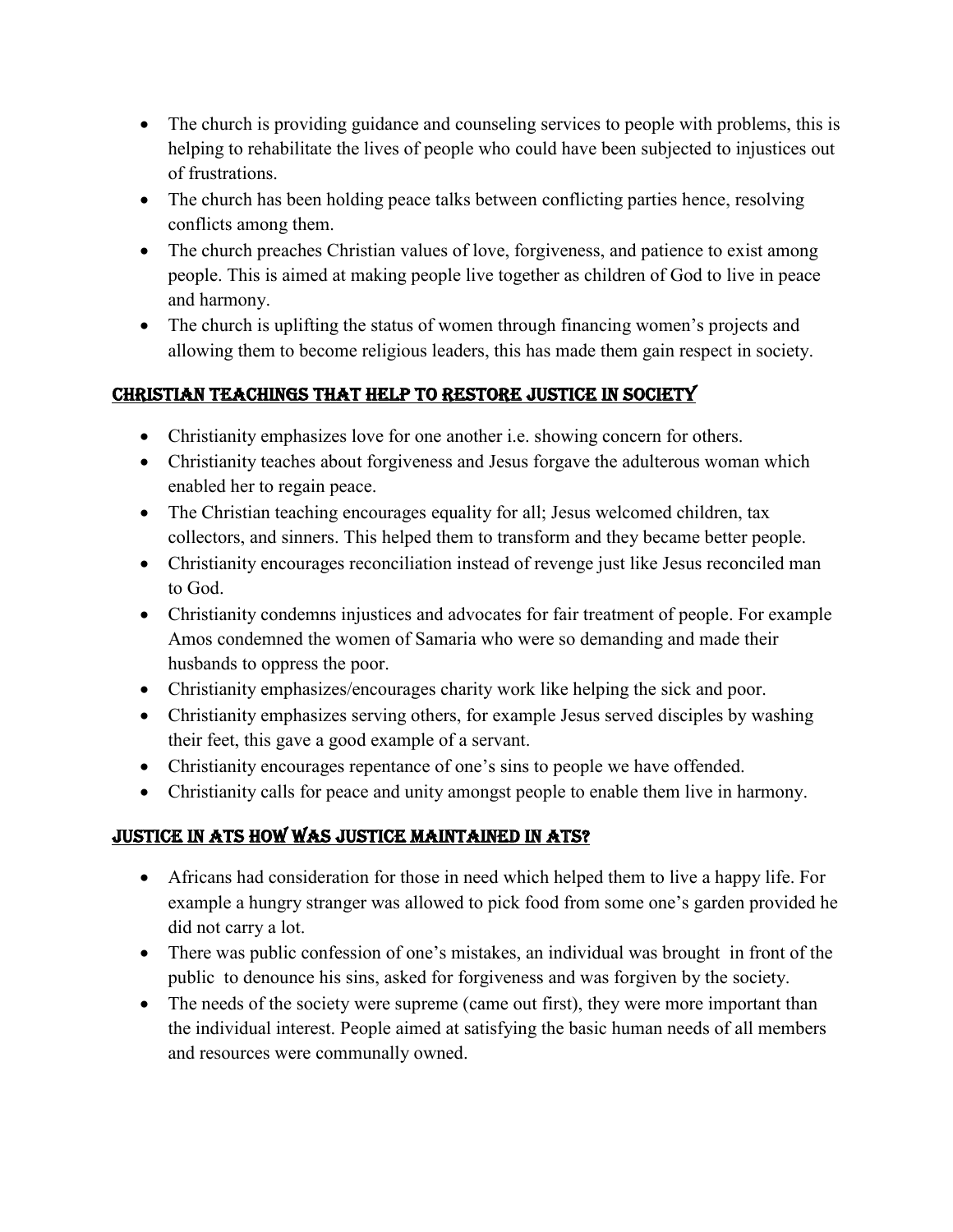- Maintaining social harmony was an important aspect of justice therefore, teamwork in every activity within the community was encouraged, and for example they carried out communal harvest.
- Orphans, widows and crippled were looked after by the relatives. They provided security to their members and basic needs. They had to be treated equally without discrimination.
- Justice was maintained through prayers and other rituals that were performed regularly to their gods to maintain good relationship between the dead and the living in order to get blessings from them.
- Justice was maintained through payment of bride wealth and dowry especially for a girl who wanted to be married off and acted as a sign of appreciation for work done. For example in Ankole among the Banyankole, the groom's family paid 100 heads of cattle to the bride's family in order to acquire a wife.
- Justice was maintained through blood pacts between families, individuals, clans and tribes. It was carried out in order to create strong bond which ensured a permanent relationship and reduced on hostility among people. For example I in Buganda, coffee beans were used "okusala Omukago" among individuals like husband and wife which lead to family stability.
- Justice was maintained through severe punishments which were given to those who broke society rules and regulations to serve as an example to the rest. For example among the Bakiga, girls got pregnant before marriage were thrown over River Kisizi by the brother t to serve as an example to the rest.
- Justice was maintained through use of local courts which was made of influential people in the community and their work. This was intended to enable them reconcile with conflicts in order to live in peace.
- Justice was maintained through compensation, a wrong doer had to pay for his/her sin as agreed. This aimed at mending relationships among people, for example among the Baganda some people were caned.

# WEAKNESSES IN AFRICAN TRADITIONAL UNDERSTANDING OF JUSTICE.

- In African Traditional Society, women were denied the rights to inherit their husband's property. The property was only given to the sons or to the brothers of the husband which was an injustice to them.
- In ATS children were sacrificed to thank their gods and ancestors for the good things they did when still alive, this denied children a right to live.
- In ATS widows were inherited by their husband's brothers without their consent, this made them very unhappy in the marriage.
- In ATS women were taken as sex objects, they were used to satisfy men's sexual desires against their will. This made them lose their enjoyment in marriage.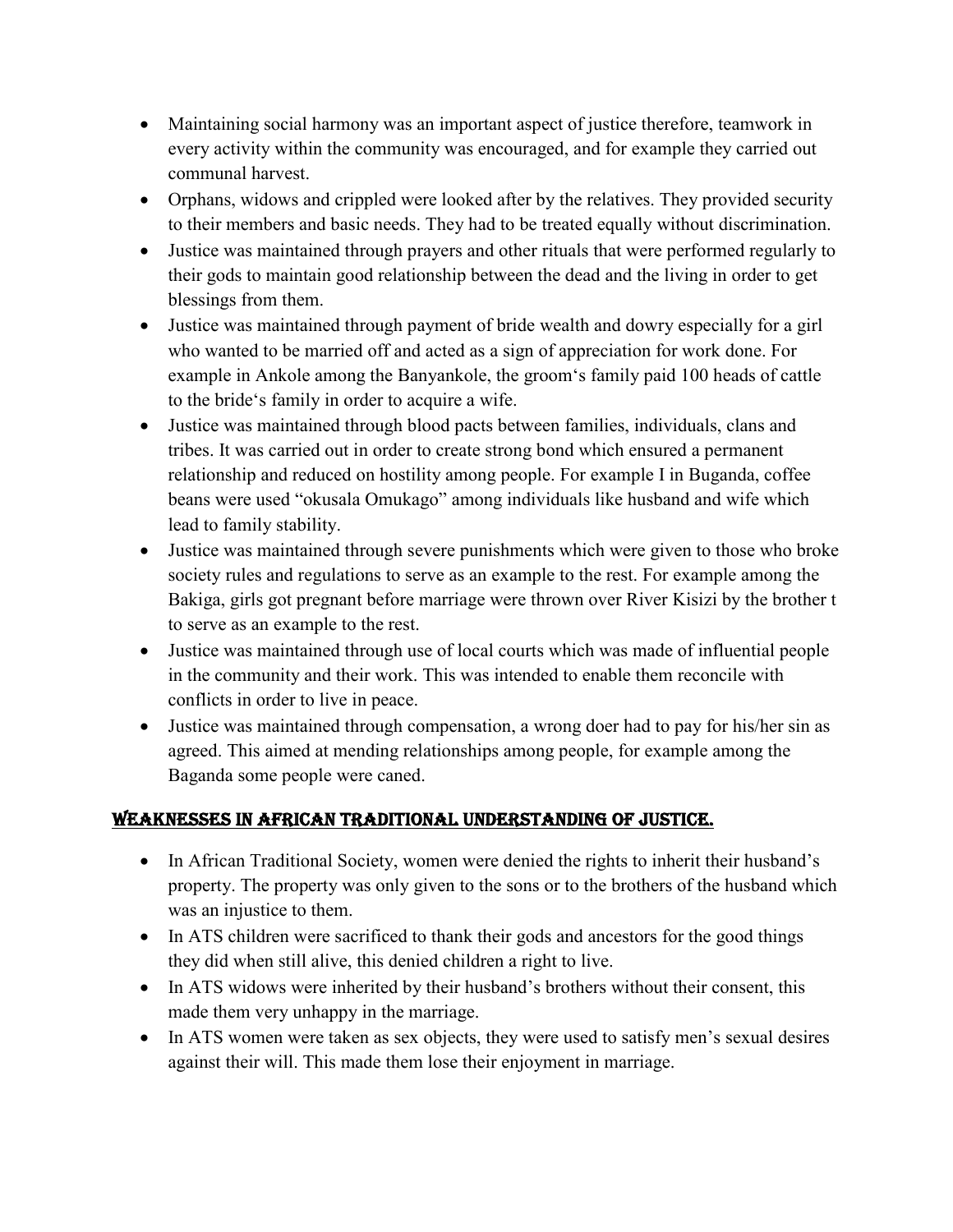- In ATS Children's rights were ignored and were denied a chance to advice or question the elders, for example among the Baganda a child who questioned the father was chased away from the family which denied them freedom to expression.
- In ATS, women were subjected to female gentile mutilation which was to reduce their sexual desire which denied them their freedom to sexual enjoyment .e.g. In Kenya among the Nandi the citruses was cut to prepare them for marriage and reduce on their sexual desire {argue}.

# INJUSTICES IN ATS:

- Women were taken as sex objects they were used to satisfy men sexual desires against their wish .e.g. among the Bahima a wife in a home given a loved visitor to entertain him sexually and it was called "okwarirana "and it was a sign of hospitality.
- In ATS, Women were used as beasts of burden where they did most of the work .e.g. among the Bakiga most of the men took local brew {"omuramba"}.
- In ATS, girls were forced into marriage which was against their choice and a time the men were old which denied them enjoyment in marriage.
- In ATS, widows were inherited by the brother of the deceased who was against their will. Could be they wanted to get another man.
- In ATS, Women and girl were denied a chance to inherit proper at home because they were to go away and got married which violated their right of inheriting their parents' property.
- In ATS, human sacrifices were carried out same children were sacrificed with a belief that their blood to save their society from bad events such as death. This violated their right to life.
- In ATS, children views were ignored and were denied a chance to advise or question the elders authority will denied them freedom of expression .e.g. among the Baganda a child who questioned the father would be chased away from the family they were considered to be undisciplined.
- In ATS, there was class discrimination they had the royals and the non royal classes and the royal class exploited the non royal class by overworking them since they were their subjects. This made them tired.
- In ATS, women were denied a chance of eating certain types of food this denied them proper heath because of the absence of some food .e.g. In Buganda women were denied chicken eggs, grasshoppers for fear that they would make them barren.
- In ATS, girl were subjected to female genital mutilation which was to reduce their sexual desire because they were denied sexual enjoyment .e.g. among the Nandi of Kenya the clitoris was cut in order to proper her for marriage and reduce her sexual argue.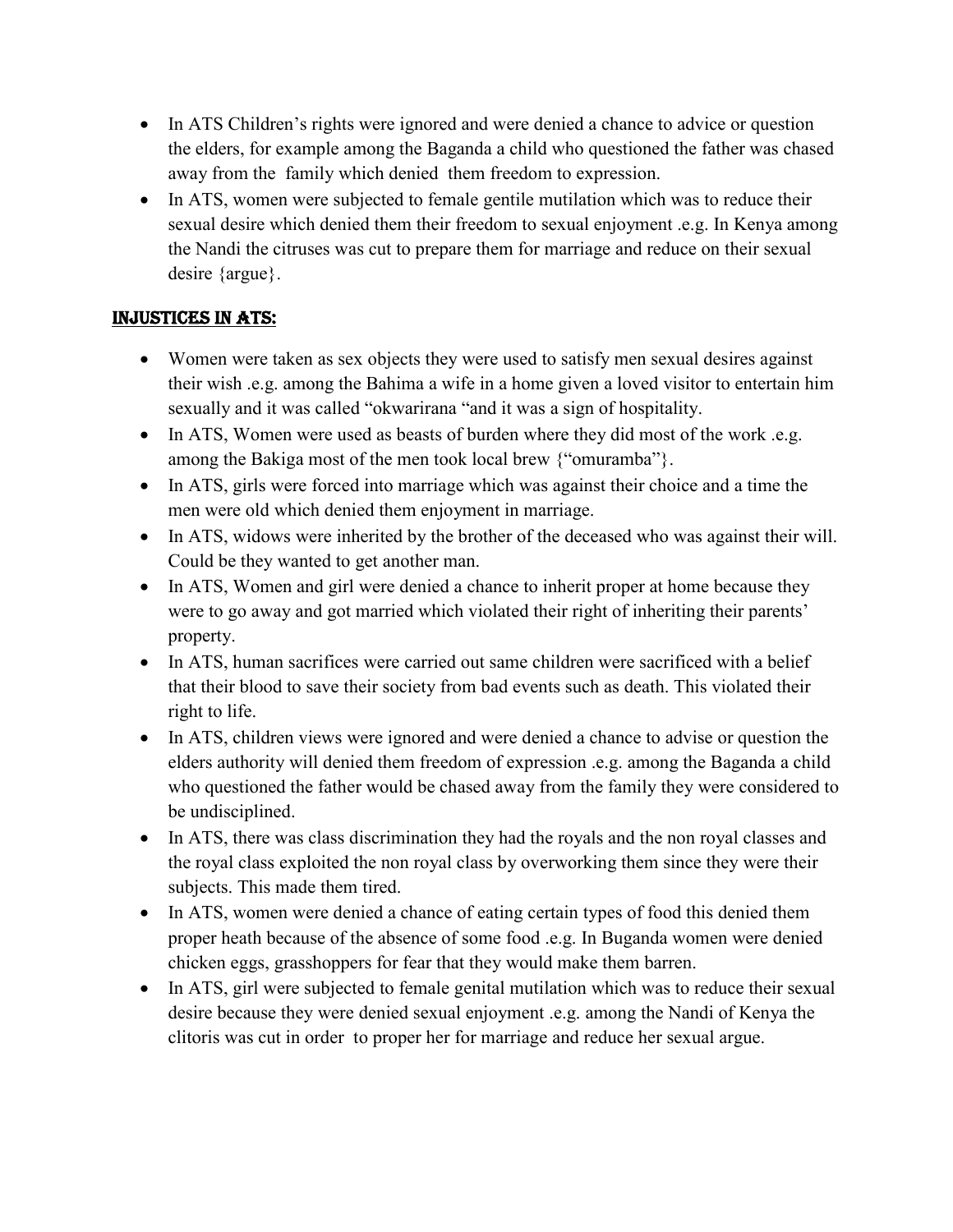- In ATS, twins were taken as a bad o men and they would be killed which denied from a chance to live .e.g. among the Ibe of southern Nigeria twins were taken to the evil forest where they were killed from.
- Traditional Africans migrated the minority group of strangers these people were not allowed to own land and intermarriage with the majority this limited their freedom.

### INJUSTICES IN CHURCH TODAY:

- Some church leaders have been unfaithful to their vows which they made i.e. they have sex outside marriage which leads to divorce .e.g. Pastor Bugingo of House of Prayer Ministries International is believed to have committed adultery with Susan Makula and wants to divorce his Teddy Bugingo.
- Some church leaders misinterpret God's word to their own advantages they have used the idea of offering to God {Kakande Ministers} uses holy water and holy rice and gets a lot of money from them.
- Some church leaders are hypocrites they don't practice what they preach hence serving as a bad example to the other Christians .e.g. Pastor Imelda Namutebi of Liberty Worship centre got married to another woman`s husband who had children with her.
- Some church leaders use tithe and offertory for their personal needs such as buying cars instead of using if for the benefit of other.
- Some church have institutions such as schools where they favor people of their own religion they deny jobs to people who are capable.
- In some church segregation is practiced where the front seats are reserved for the rice .i.e. the rice came late for church service and the poor people who come early are made to leave their seats for the rice.
- Some Christians are made to pay a lot of money in order to access church services such as holy matrimony praying for the sick and the dead this is a form of exploitation .e.g. All saints church Nakasero the Bride and groom have to pay money {1 million} to the church before getting married.
- Some Christians struggle for power and there is power struggle among religious leaders which leads to enmity and death a time.
- Some Christians together with their leaders have misled fellow Christians to false belief leading to death .e.g. priest Kataribabo misled people of Kanungu with a belief that Jesus was coming back in the year 2000 and when he didn`t appear he killed close to 1000 people.
- Some church leaders Condon {support} sin they distort Biblical information and support immorality for their own benefit .e.g. the former Bishop Ssenyenjo of West Buganda Diocese was denounced because he was supporting homosexuality.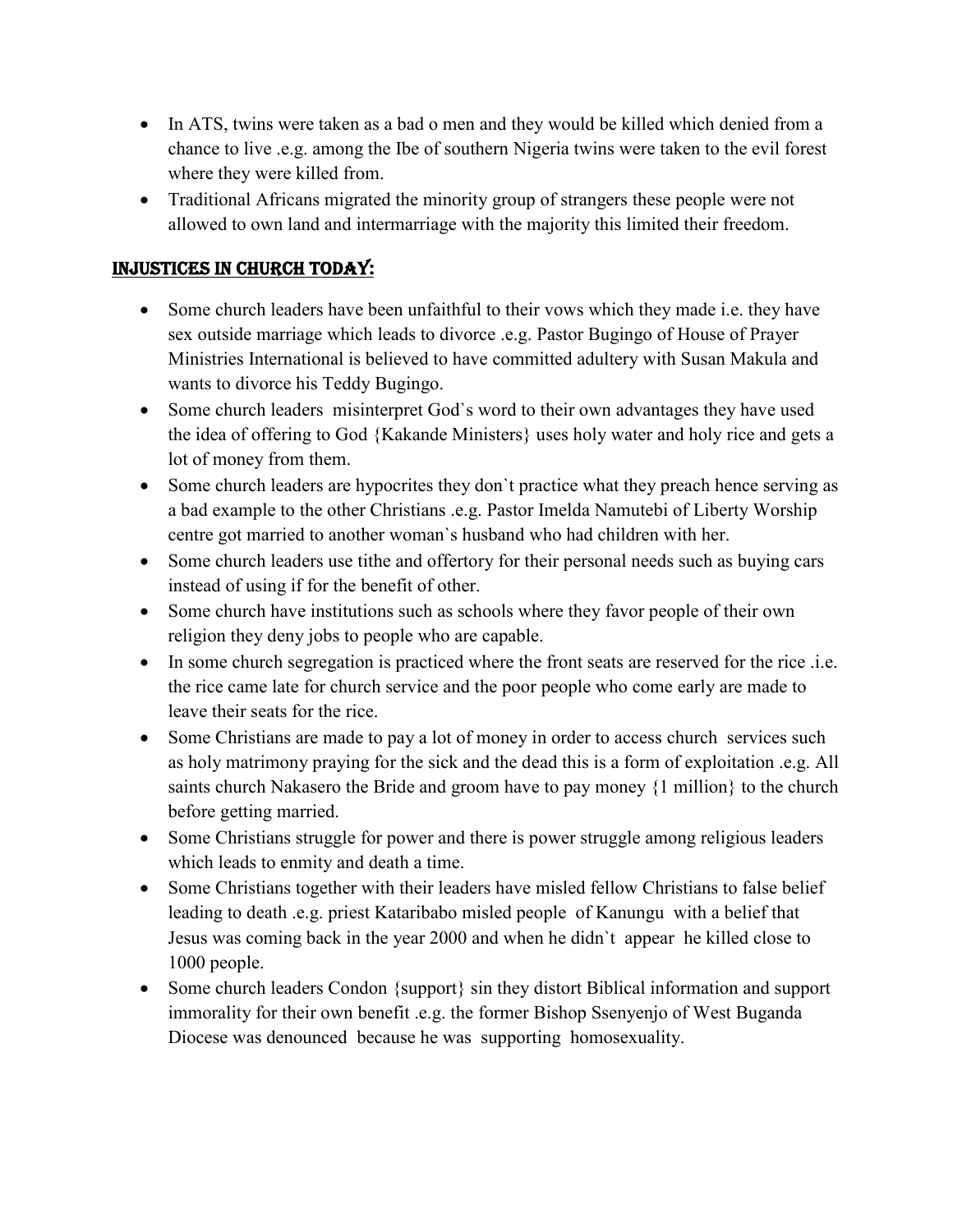#### ASSIGNMENT:

#### WHAT IS THE IMPORTACE OF SCHOOL RULES AND REGULATIONS?

- They promote discipline among students since students fear punishments.
- It promotes peace among students since they know that if they disobey the school rules and regulation they will be given punishments like expulsion.
- They make the work of teachers easy since students know what to do.
- They help to keep the school in good condition since students will avoid things which lead to punishments.
- They simplify students leaders work since they will not know that the fellow students know the rules and regulation and will follow them.
- It leads to friendship among student since there is no bullying among them.
- They create a good learning environment for new comers since there are school rules and regulation about things like bullying.
- They create unity and solidarity among students since things like fighting are prohibited in school.
- They encourage students to work hard for fear to be chased from the school.
- They enable students to be morally upright as they are prohibited from practices such as lesbianism and homosexuality.

# WHY DO STUDENTS BREAK SCHOOL RULES AND REGULATIONS?

- Students break school rules and regulations because of pear group influence as they desire to fit in a group.
- Students break school rules and regulations because some come from poor families and end up stealing in order to get what they want.
- Students break school rules and regulations because of greed for material things so, they end up teasing and grabbing other student's property
- Students break school rules and regulations because they want to feel greater than others and they want to show that they are above the school rules since they come from influential homes.
- Some students break school rules because they are short tempered without thinking so they commit crimes like fighting without thinking of the outcome of the action.
- Some students break school rules because of age differences students in upper classes are normally older that those is lower classes so they tend to order them to do things for them since they are much older.
- Some students break school rules because of discrimination and teachers they take advantage of this knowing that they will not be punished by the teachers.
- Some students break school rules because of pride they consider themselves to be wealthy and cannot be punished.